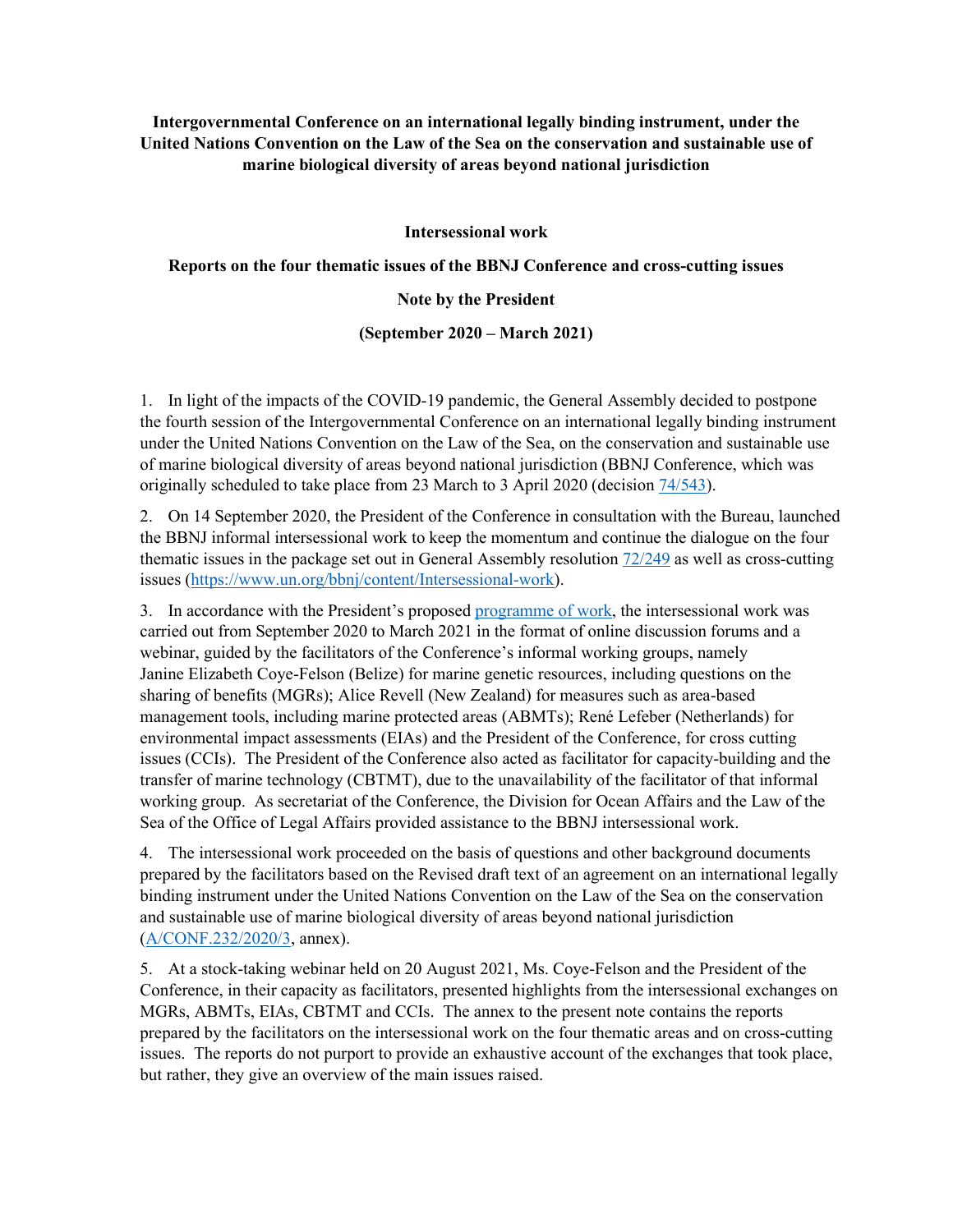# **Annex**

# **Reports on the four thematic issues of the BBNJ Conference and cross-cutting issues**

## **I. Report on Marine genetic resources, including questions on the sharing of benefits**

1 The intersessional work on marine genetic resources, including questions on the sharing of benefits, was held in the format of an online discussion forum, convened over two rounds, from 12 to 16 and from 21 to 27 October, respectively.

2 The discussions focused on the following two topics: (i)Access and benefit-sharing with regard to marine genetic resources and the role of the institutional arrangements proposed in Part VI of *the Revised draft text;* and (ii) Access to traditional knowledge of indigenous peoples and local communities associated with marine genetic resources of areas beyond national jurisdiction.

# **Access and benefit-sharing with regard to marine genetic resources and the role of the institutional arrangements proposed in Part VI of the Revised draft text**

3 The exchanges relating to modalities for access and benefit-sharing addressed general comments, stages at which benefits may be shared, triggers for benefit-sharing, notifications and possible roles for institutional arrangements.

4 Delegations emphasized the need for the fair and equitable sharing of benefits*.* A group of States, referring to the special circumstances of small island developing States (SIDS), noted that a lack of capacity, technology and resources should not hinder SIDS from benefitting from the agreement with regard to access or benefit-sharing.

5 Several delegations including some groups of States stated that modalities for benefit-sharing should not impede but rather facilitate marine scientific research. A group of States noted that marine scientific research should not be excluded from the scope of Part II of the agreement*.*

6 Different views were expressed on the extent to which the agreement should set out the modalities for benefit-sharing. One group of States proposed to fully operationalize access and benefit-sharing modalities in the agreement in order to "future proof" it, while a delegation preferred to leave detailed provisions to a future decision by a Conference of the Parties (COP). A group of States suggested that it would be sufficient to include in the agreement a general obligation to ensure that benefits are shared*.* One delegation suggested that the agreement should contain general principles, such as the fundamental modalities of benefit-sharing.

7 Many delegations, including some groups of States, expressed the view that marine genetic resources of areas beyond national jurisdiction were the common heritage of mankind and that benefit-sharing should be mandatory. Several other delegations, including a group of States, emphasized that access to marine genetic resources of areas beyond national jurisdiction was free under UNCLOS.

8 The importance of taking into account adjacency with regard to marine genetic resources that are found both in areas beyond national jurisdiction and within national jurisdiction was noted by several delegations, including a group of States*.* 

9 With regard to the stages at which benefits may be shared, delegations noted that benefits could be shared at different stages, although views differed on the identification of these stages, with some groups of States suggesting to include access and utilization of marine genetic resources, and some other delegations focussing on collection and access to samples and information. A group of States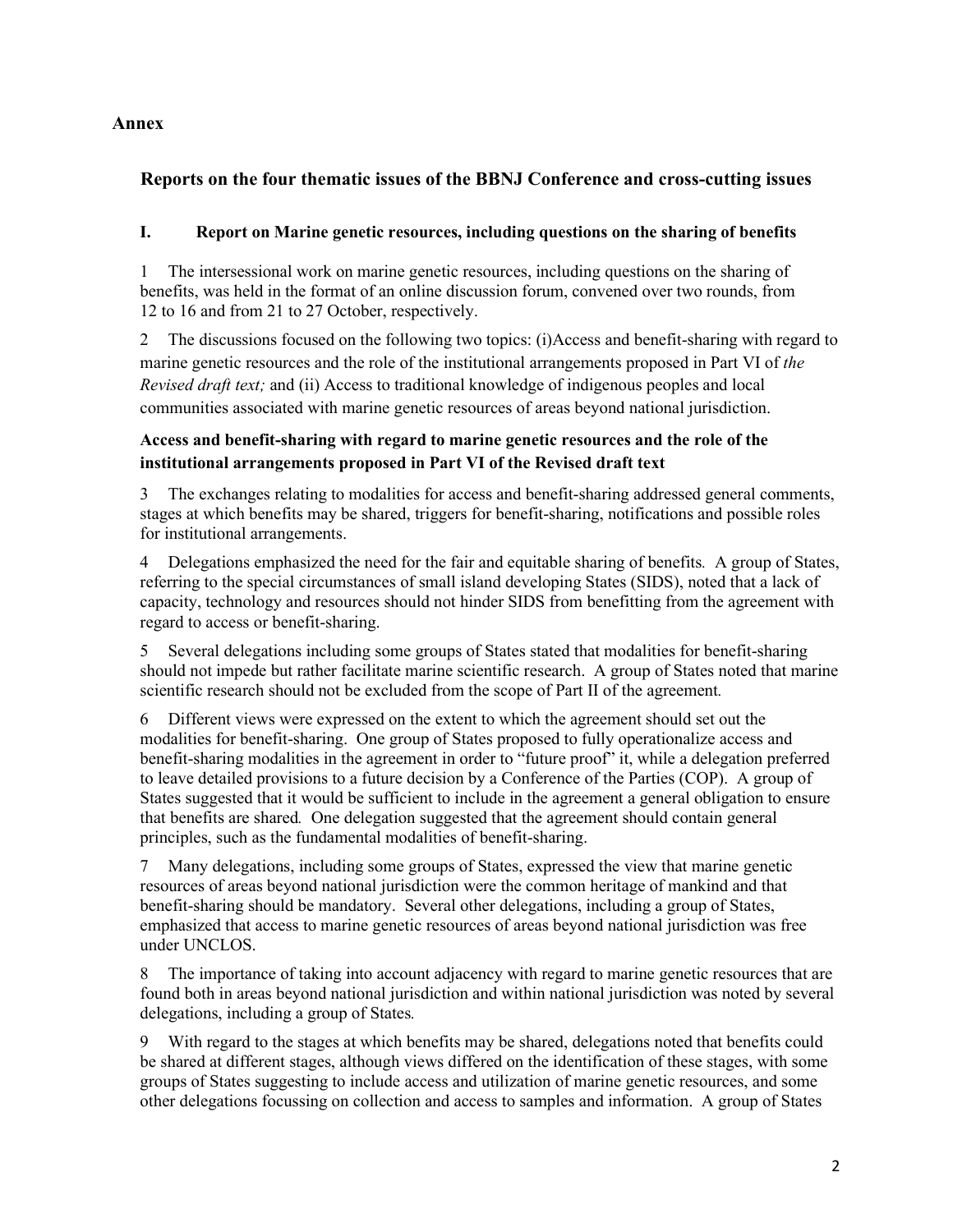suggested that the identification of the stages should depend on the type and nature of the benefits to be shared. A delegation proposed a three-stage approach, consisting of prior notification, deposit of samples in public collections and the uploading of information to the clearing-house mechanism (ChM). Another delegation suggested that the stages could be modelled on the Nagoya Protocol on Access to Genetic Resources and the Fair and Equitable Sharing of Benefits Arising from their Utilization to the Convention on Biological Diversity, keeping in mind that the types of benefits that could be shared were likely to evolve over time*.*

10 Many delegations, including several groups of States, supported the sharing of both monetary and non-monetary benefits. Some of these groups of States suggested that research and development would generate non-monetary benefits while exploitation/commercialization would generate monetary benefits*.* A group of States suggested that the grant of intellectual property rights should be exempt from monetary benefit-sharing, but that their licencing, transfer or assignment should not*.*  Several delegations proposed that payments be made into a special fund*,* a trust fund or a benefit-sharing fund*.* Several other delegations, including a group of States, expressed a preference for focusing on sharing of knowledge and research findings*,* with some delegations stating that benefits should be non-monetary only. Several delegations, including a group of States, emphasized that scientific and technical cooperation and coordination, as well as capacity-building and the transfer of marine technology, was a form of non-monetary benefit-sharing.

11 Several delegations, including a group of States, expressed support for including an obligation to promote cooperation on the collection of marine genetic resources of areas beyond national jurisdiction in the agreement. Some delegations noted that access to data should be complemented by capacity development and the transfer of marine technology. It was noted that intellectual property rights should not preclude the transfer of marine technology*.* Several delegations, including a group of States, stressed the need to ensure that data and samples were deposited in publicly available and open-access databases, taking into account international scientific practices. A delegation emphasized that access to samples should be subject to reasonable conditions, including reasonable costs*.* With regard to digital sequence data and/or information, many delegations, including some groups of States, stressed that this should be made publicly available*,* with a delegation suggesting that this could be done against an embargo period of at least three years*.*

12 Many delegations, including several groups of States, highlighted the importance of traceability to ensure an effective benefit-sharing system*.* A delegation considered a traceability system to be costly and expressed its preference to focus on benefit-sharing modalities, before considering tracking and tracing.

13 Delegations expressed different views on the triggers for benefit-sharing, including whether collection, utilization (including research and development as well as exploitation)*,* both access and utilization, and data collection should constitute such triggers*.* A group of States suggested that triggers could be included in domestic legislation, to be shared through the ChM, rather than in the agreement. A delegation noted that the timing of benefit-sharing may be staggered*.*

14 Different views were expressed regarding notifications related to access or utilization of marine genetic resources. With regard to timing of the notification, many delegations, including some groups of States, maintained that, in case of *in situ* access, both pre- and post-cruise notifications should be made. A delegation expressed preference for post-cruise notification only, within two months of completion of the cruise*.* With regard to access *ex situ*, a group of States suggested that notifications should be made post-access, another group of States suggested that this be post-research, and another group of States proposed that this be no later than utilization. With regard to notification of utilization, a group of States suggested that this should be made upon publication of results, application of intellectual property rights or commercialization. A delegation stressed that strict time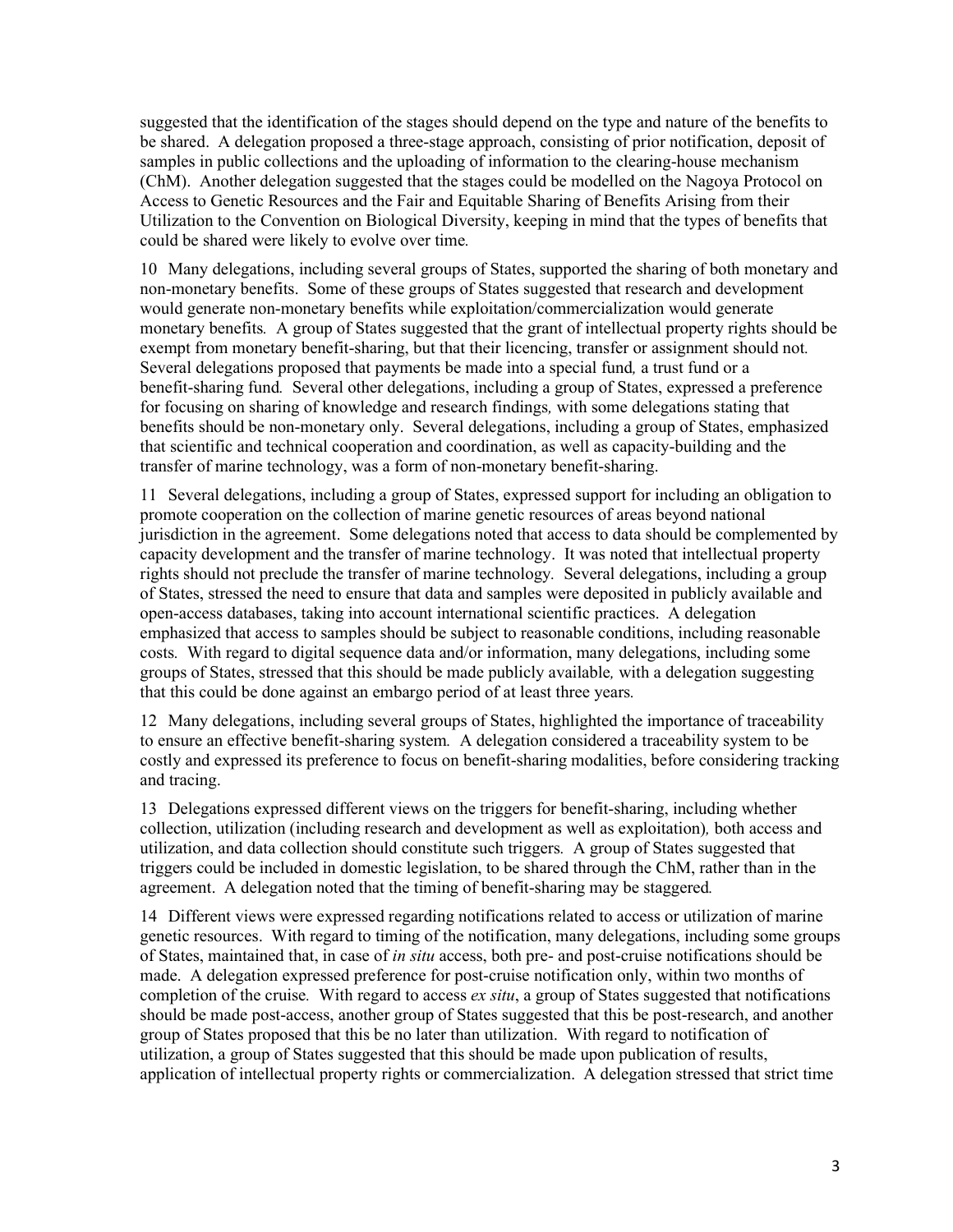limits should be avoided and that notification should only be required when information became available*.*

15 A suggestion was made that notifications should be made by the State Party involved in the collection of the resource. Another delegation noted that further discussion was needed on who would be required to notify with regard to access to *ex situ* collections, i.e., the holder of the collection or the entity accessing the resources.

16 With regard to the content of notifications, delegations made various proposals regarding the information to be provided in case of *in situ* access/collection, *ex situ* access, access to digital sequence data and/or information, as well as in the case of utilization.

17 A delegation stressed that any notification system should be without prejudice to the protection of confidential information and take into account all rights over information.

18 Some delegations noted that samples, data and related information should be deposited in an open-source platform within a specific time period after the completion of the cruise and that this information should be provided to the proposed ChM.

19 Delegations addressed the potential roles of institutional arrangements in relation to marine genetic resources, including questions on the sharing of benefits, including those of the proposed COP; the Scientific and Technical Body (STB); and the ChM.

20 With regard to the proposed COP, some groups of States suggested that it could decide on the mechanisms of payment of monetary benefits at its first session. A group of States added that the COP could adopt rules, guidelines and a code of conduct for utilization of marine genetic resources of areas beyond national jurisdiction and review reports by States in this regard.

21 With regard to the proposed STB, different groups of States suggested that it could: develop guidelines on current practices with regard to marine genetic resources of areas beyond national jurisdiction, for submission to the COP; support a proposed access and benefit-sharing mechanism (ABSM); play a role in the identification of recipients of non-monetary benefits; and monitor the access/collection and utilization of marine genetic resources. A delegation suggested that the STB could play a role in monitoring projects undertaken to access and utilize marine genetic resources.

22 With regard to the proposed ChM, many delegations, including some groups of States, suggested that it could provide a mandatory, open and self-declaratory electronic system for notifications. Some groups of States suggested that the ChM could issue a certification of notification. These groups and some delegations also suggested that the ChM could assign a unique identifier upon notification. A group of States suggested that the ChM could be notified by databases, repositories and gene banks regarding access to marine genetic resources and that it could have functionality to match providers and recipients of capacity-building. Another group of States suggested that it could play a role in the identification of recipients of non-monetary benefits. Several delegations, including a group of States, suggested that the ChM could function as a meta-repository that could link to information available elsewhere. A group of States suggested that the ChM could facilitate international scientific and technical cooperation and coordination. Views were expressed that the ChM could disseminate information on bilateral/multilateral agreements on benefit sharing or regarding training opportunities on-board cruises.

23 A group of States suggested that the ChM could be managed by the Intergovernmental Oceanographic Commission of UNESCO, the International Seabed Authority or a similar body. Some delegations stressed that it would require sustainable funding.

24 Several delegations, including some groups of States, proposed to establish other institutional arrangements, including an ABSM. A delegation suggested the establishment of a compliance mechanism. A group of States also suggested that, in addition to the institutional arrangements under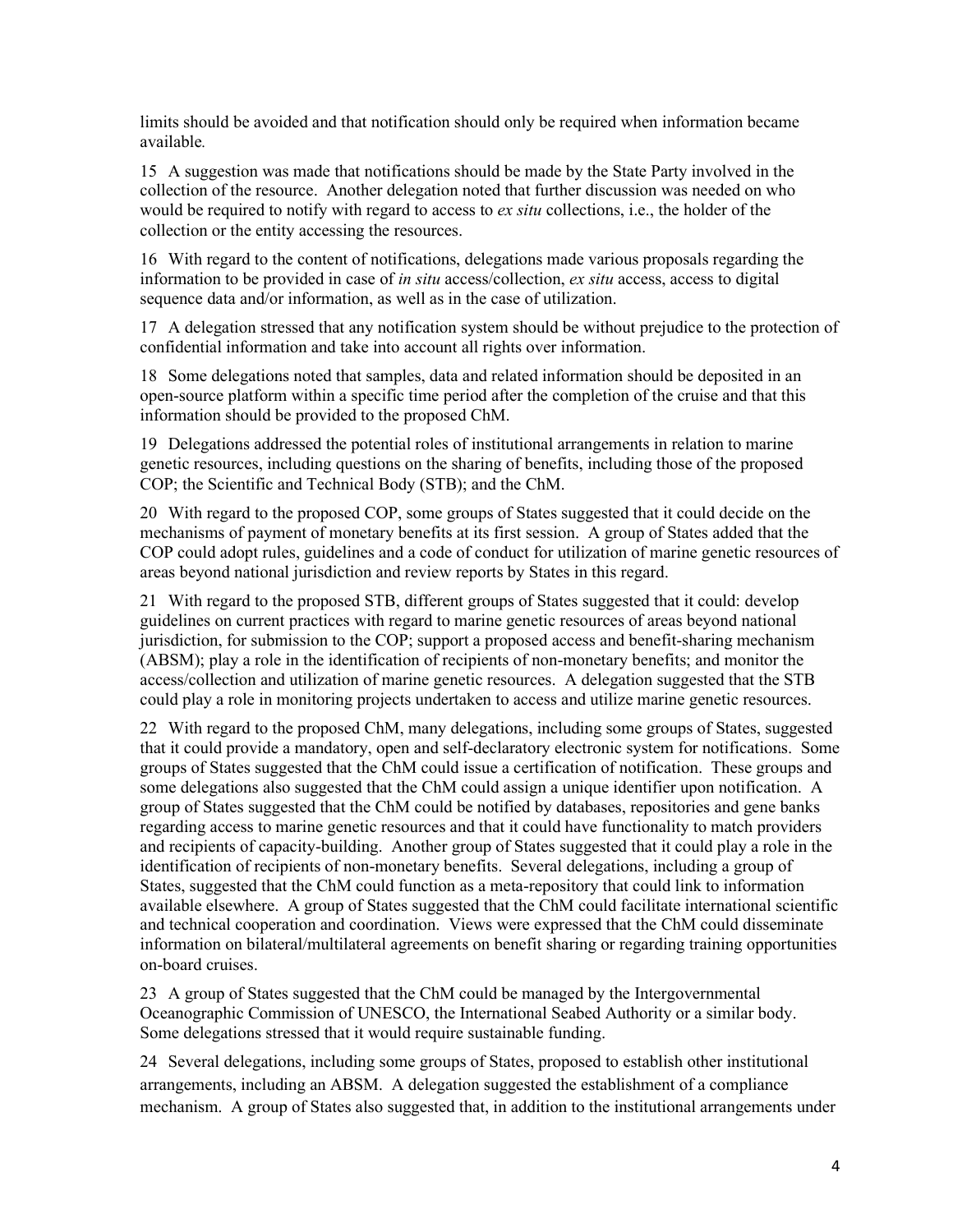Part VI, the agreement could designate roles for other appropriate international and regional organizations and bodies, particularly in support of SIDS.

# **Access to traditional knowledge of indigenous peoples and local communities associated with marine genetic resources of areas beyond national jurisdiction**

25 The comments around this topic focused on conditions of access to traditional knowledge of indigenous peoples and local communities associated with marine genetic resources of areas beyond national jurisdiction, utilization of such knowledge and benefit-sharing, and institutional arrangements in relation to such knowledge.

26 Several like-minded delegations, including a group of States, drew attention to their joint proposal related to article 10bis of the Revised draft text on access to traditional knowledge of indigenous peoples and local communities associated with marine genetic resources collected/accessed in areas beyond national jurisdiction. A group of States noted that the main role for States Parties in implementing article 10bis would be to take appropriate legislative, administrative, or other policy measure which should include provisions for monitoring and checks on compliance.

27 A group of States stressed that, in accordance with UNCLOS, the collection of marine genetic resources in areas beyond national jurisdiction should remain free and marine scientific research unimpeded. A delegation stressed the importance for the agreement to recognize the diversity of circumstances in which traditional knowledge is held or owned by indigenous peoples and local communities and are associated with marine genetic resources. Another delegation shared its view that access to such traditional knowledge should be regulated by domestic provisions since such knowledge rests with individuals, communities and cultures based within national jurisdiction.

28 Several delegations, including one group of States, noted the importance of fostering coherence between the agreement and UNCLOS as well as relevant international legal instruments, such as the Convention on Biological Diversity (CBD) and the Nagoya Protocol, with a group of States recalling that any solutions with respect to traditional knowledge would have to take account of the specific legal regime of areas beyond national jurisdiction and be consistent with UNCLOS, as well as not undermine existing relevant legal instruments and frameworks.

29 Many delegations, including some groups of States, expressed the view that access to traditional knowledge must comport with the principle of free, prior and informed consent or approval and involvement of the holders of such knowledge. One delegation noted that it was carefully considering the concept of "free consent", acknowledging that it was increasingly reflected in international instruments. Another delegation noted the need for clarification of the meaning of the word "free".

30 In response to requests for additional information on how to identify holders of traditional knowledge, a group of States noted the principle of self-identification as stated in the preamble of the Nagoya Protocol, and expressed the view that such self-identification could be supported by culturally appropriate guidelines and inclusive criteria established by a specialized body.

31 A group of States expressed the view that the potential users of traditional knowledge should exercise due diligence in identifying traditional knowledge and holders of such knowledge, further noting that it might be reasonable to proceed with utilization of such knowledge in the absence of the identification or involvement of traditional knowledge holders in certain cases.

32 With regard to cases where information associated with traditional knowledge could also be accessed through scientific knowledge, several delegations, including a group of States, expressed the view that access to knowledge generated through scientific methods should not be subject to consent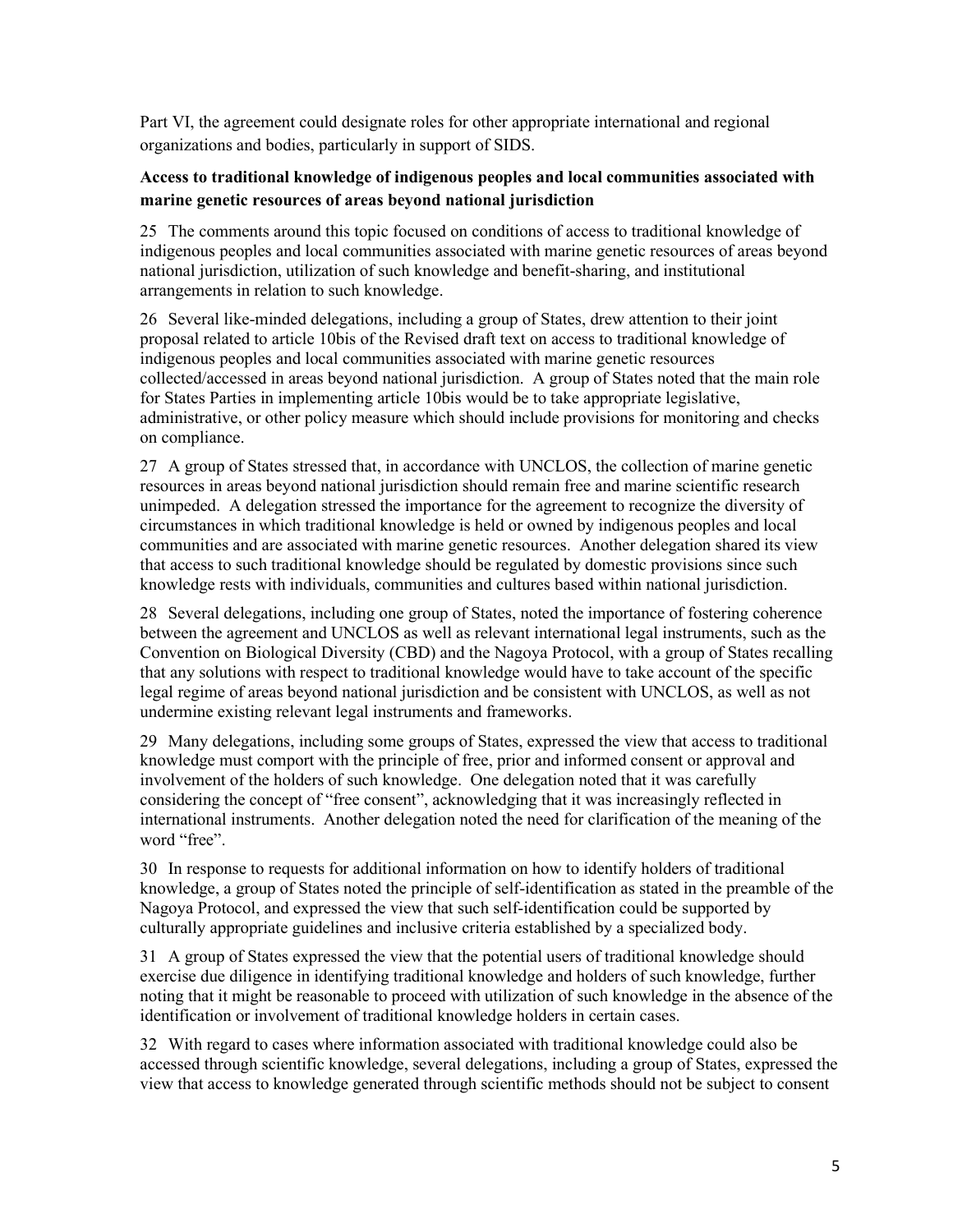of traditional knowledge holders. A delegation suggested that there would also be no requirement for prior and informed consent if the knowledge was in the public domain and could be accessed by all.

33 Several delegations, including one group of States, expressed the view that traditional knowledge should be accessed in accordance with relevant cultural, customary or traditional protocols. It was suggested that the relevant guidelines adopted under the CBD could be useful models.

34 With respect to the joint proposal related to article 10bis, different views were expressed on whether to require mutually agreed terms for utilization of traditional knowledge, in addition to access to such knowledge. Several delegations, including a group of States, noted that requiring mutually agreed terms for utilization of traditional knowledge would enable the holders of such knowledge to benefit from the utilization of that knowledge. A delegation expressed the view that including utilization in article 10bis would clarify that the holders and potential users of traditional knowledge are free to negotiate the terms, including terms for utilization and benefit-sharing. A delegation questioned whether the proposed inclusion was appropriate or necessary, noting that mutually agreed terms for utilization and benefit-sharing could be elaborated when a potential user sought consent to access traditional knowledge held by Indigenous peoples and local communities.

35 With regard to institutional arrangements in relation to traditional knowledge, a group of States noted that they were considering how a ChM may be used as an information platform, including for such traditional knowledge, and how States Parties could use the ChM to make information available on how legislative, administrative and policy measures might incorporate the principle of "free, prior and informed consent".

36 Several delegations, including a group of States, expressed the view that the ChM may act as an intermediary to facilitate access to traditional knowledge, noting that there could be other ways in which indigenous peoples and local communities and users might interact. A group of States further elaborated on how the ChM could carry out this role, including on how it could assist in identifying holders of such knowledge. A group of States expressed the view that it should be permissible for States Parties to require that entities or persons under their jurisdiction or control only access traditional knowledge through national procedures, assuming that such national procedures comport with the obligations embedded in article 10bis.

37 Addressing how to access and submit information to the ChM as well as the role of States Parties in that regard, a group of States noted that the ChM could provide a space for holders of traditional knowledge to signal that they have such knowledge.

38 Several delegations, including a group of States, suggested that a subsidiary body including representatives of indigenous peoples and local communities could be established under the COP or the STB, to maintain a running brief on traditional knowledge elements of the agreement and to recommend guidelines to facilitate their implementation. In that regard, several delegations, including a group of States, expressed interest in exploring the models of the Ad Hoc Open-ended Working Group on Article 8(j) and Related Provisions of the CBD or the Facilitative Working Group of the Local Communities and Indigenous Peoples Platform under the United Nations Framework Convention on Climate Change (UNFCCC). That group of States suggested that such a subsidiary body could also facilitate the identification of holders of traditional knowledge and assist States Parties in addressing legal consistency among relevant national legislations and international law.

39 A group of States also suggested that language be added in article 10bis and/or other articles of the Revised draft text to identify ways to conduct oversight or review of interactions between holders and potential users of traditional knowledge, as well as to ensure compliance with proper cultural, customary or traditional protocols, core principles such as free, prior and informed consent, and the overall objectives of the agreement. It further suggested that this could take place through the monitoring process envisioned in article 13 or through the COP or other institutional arrangements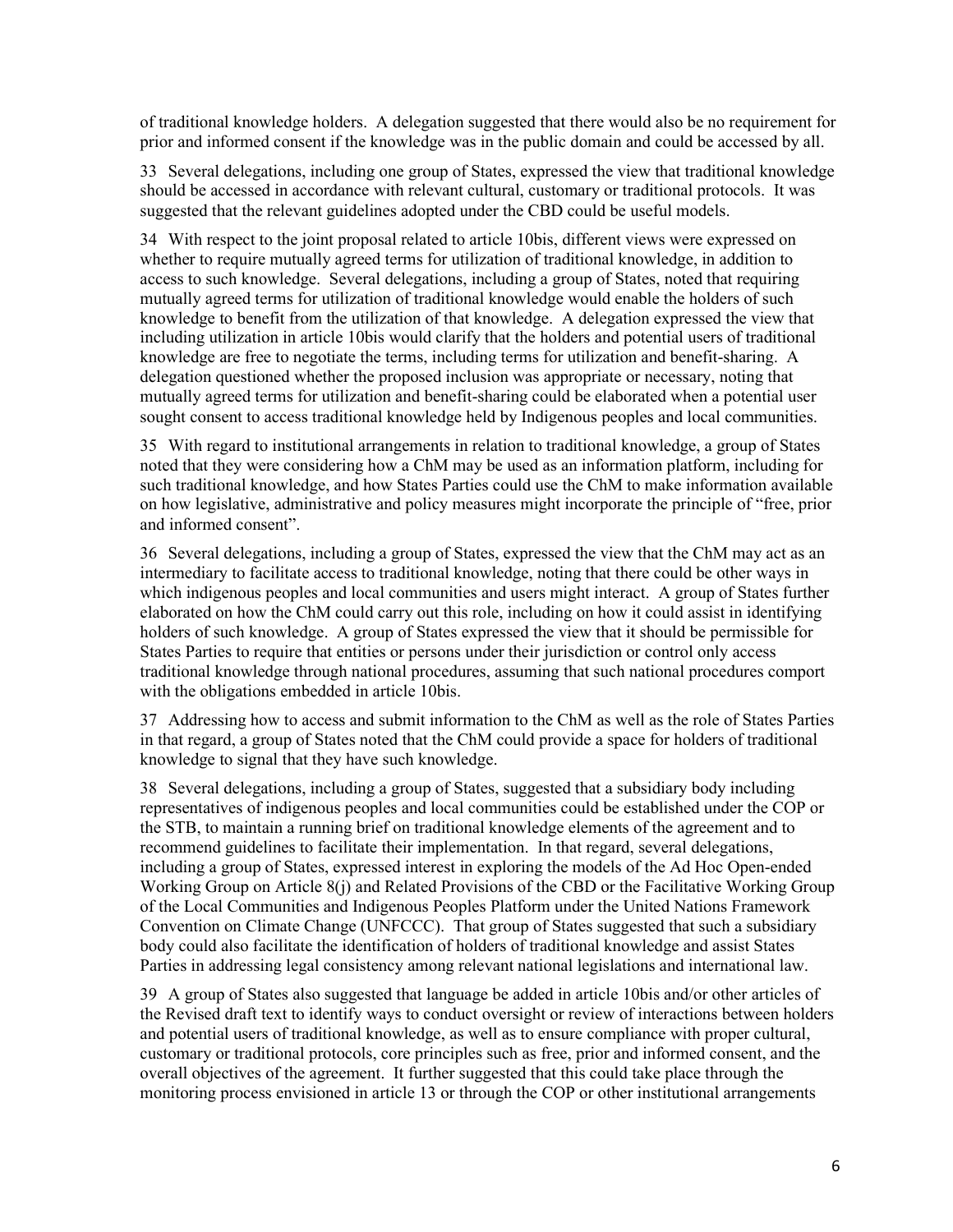under the agreement, such as the STB or another subsidiary body to be established under the COP or the STB.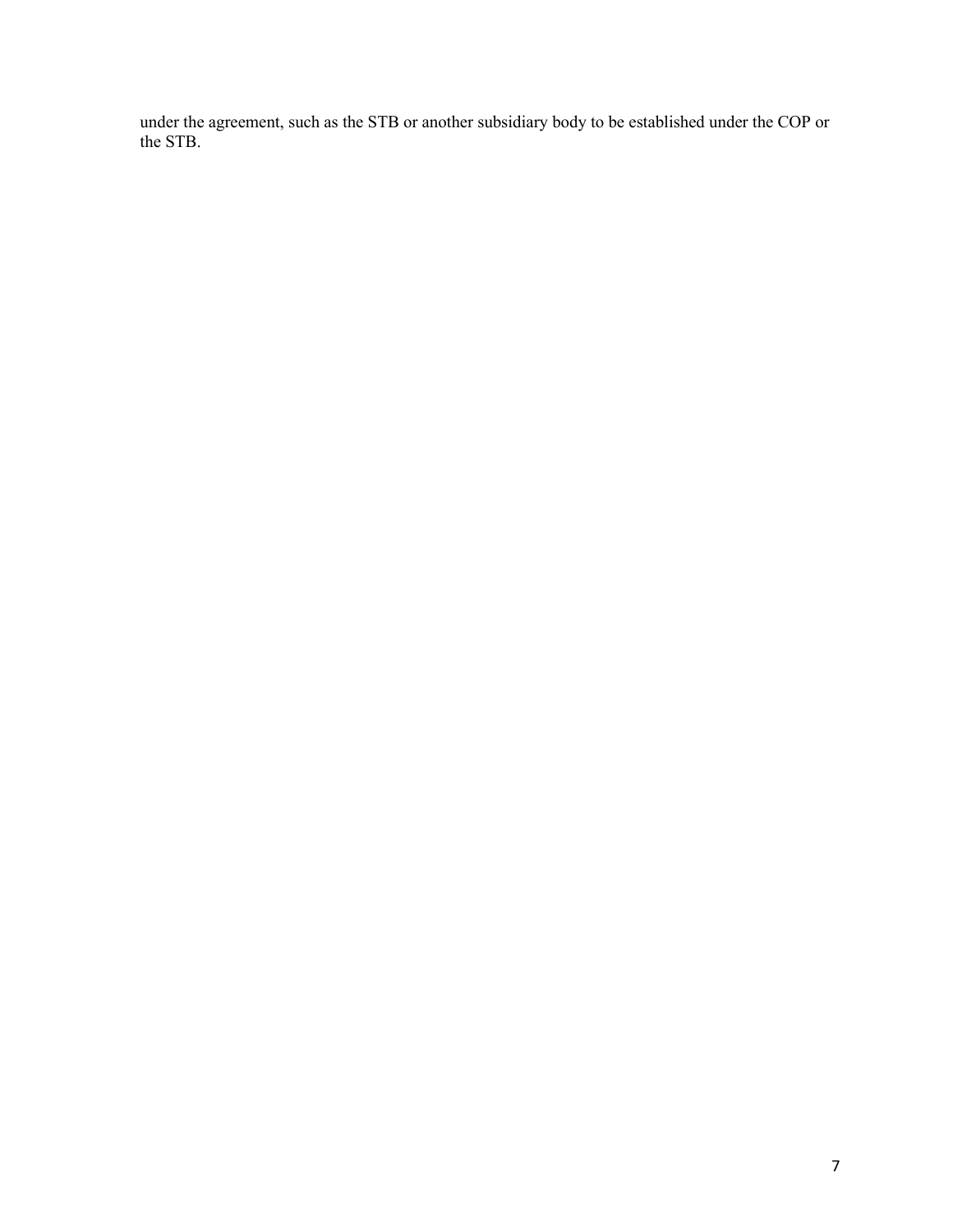### **II. Report on measures such as area-based management tools, including marine protected areas**

1. The intersessional work on measures such as area-based management tools, including marine protected areas (ABMTs and MPAs), was held on 11 to 17 November 2020 and 24 November to 3 December 2020, in the format of an online discussion forum.

2. The discussions focused on the following topics: (i) the relationship with relevant legal instruments and frameworks and relevant global, regional, subregional and sectoral bodies; (ii) international cooperation and coordination in relation to measures such as area-based management tools, including marine protected areas; and (iii) the process relating to the establishment /designation of measures such as area-based management tools, including marine protected areas, under articles 15 and 19.

## **The relationship with relevant legal instruments and frameworks and relevant global, regional, subregional and sectoral bodies**

3. With regard to the relationship with relevant legal instruments and frameworks and relevant global, regional, subregional and sectoral bodies (abbreviated as "IFBs"), some delegations noted that the relationship between the framework related to ABMTs, including MPAs and relevant IFBs was an important element of part III of the agreement, that it underpinned much of the discussion around governance of areas beyond national jurisdiction and that it was critical to the success of the agreement. A group of delegations noted that the agreement presented an opportunity to strengthen global, regional subregional and sectoral efforts to conserve marine biodiversity and to ensure its sustainable use. Several delegations, including one group of States, stressed the importance of enhanced cooperation and the need to promote a collaborative and constructive process with competent IFBs, as well as necessary consultation mechanisms for the establishment of ABMTs, including MPAs, under the agreement that rely upon relevant IFBs that have jurisdiction over activities in relevant areas.

4. Some groups of States recalled that General Assembly resolutions 69/292 and 72/249 recognized that the process and its result should not undermine existing relevant IFBs. Several delegations, including one group of States, stressed that the agreement should not establish any competence that would interfere with the mandate of relevant IFBs, but rather work to build a 'positive relationship' with IFBs, while respecting their mandates for the management of activities in ABMTs and MPAs within their competence. These delegations emphasized that the States Parties should rely and build upon the expertise within IFBs and thereby benefit from their important role in the operationalization of the agreement.

5. Several delegations noted that the concept of "not undermining" was not specific to part III but was cross-cutting and applicable throughout the agreement. A group of delegations stressed the need for a clear understanding of the meaning of the term, in particular in the context of part III, since most IFBs were empowered to take some kind of conservation measures within their mandates. Another group of States recognized the importance of having a clearly formulated "not undermine" clause in the text of the agreement. Some delegations noted that the "not undermining" clause should not be interpreted in an overly strict manner.

6. In terms of the specific meaning of "to undermine" in the context of part III of the Agreement, many delegations, including some groups of States, offered different detailed definitions, which will need further discussion.

7. Some delegations noted that "not undermining" should not mean preserving the *status quo* (Australia) and that there was room for improvement across the spectrum of IFBs. In this regard,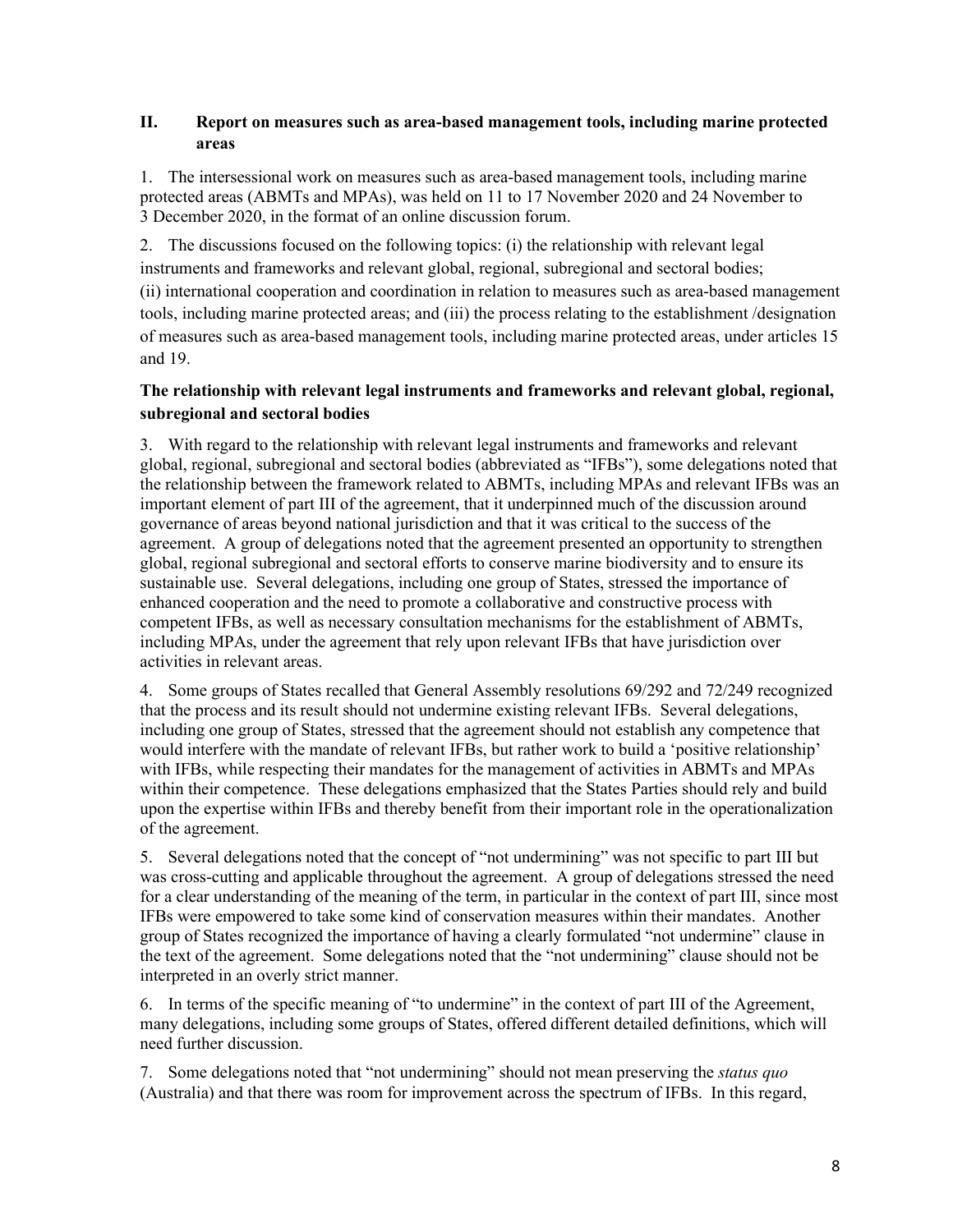several delegations emphasized that the agreement should support enhanced action and would benefit from enhanced coordination and information exchanges, under a transparent and cooperative regime.

8. A group of States expressed the view that the work of States Parties under the agreement should be complementary to the work of relevant IFBs and serve to strengthen efforts to conserve and sustainably use marine biodiversity and not weaken the effectiveness of existing bodies. Another group of States indicated that the agreement should promote coherence and coordination and reduce fragmentation with other relevant IFBs, including those that have a mandate to regulate or adopt conservation and/or sustainable use measures for activities in areas beyond national jurisdiction.

9. Delegations also offered views on what mechanisms or safeguards should be included in the agreement to ensure that relevant IFBs are not undermined.

10. According to one group of States, the "not undermining clause", including the mechanisms for consultations, offered sufficient safeguards in this regard. Several delegations, including another group of States, recognized the importance in this context of having consultations that were inclusive, transparent, open and effective and where relevant IFBs could provide input on aspects of proposed measures that fell within their competences.

11. Many delegations, including some groups of States, recognized the importance of a coordination and collaboration mechanism as an essential step in the adoption of ABMTs/MPAs and as an important tool to complement measures taken by IFBs, without prejudice to their mandates, in order to develop a more holistic, coordinated multi-sectoral approach to ocean management. To this end, a suggestion was made that memorandums of understandings (MOUs) could be developed between the bodies established by the agreement and other relevant IFBs.

12. Several delegations, including some groups of States, suggested a number of different options that could apply in scenarios where IFBs have the mandate to establish ABMTs, including: that the Conference of the Parties under the agreement (COP) issue recommendations for States Parties to use their best efforts to work through relevant IFBs to which they are party in order to establish ABMTs; that the COP adopt measures complementary to those adopted under such IFBs; that the COP recommend management measures for activities in areas where relevant IFBs have jurisdiction to be considered, adopted and implemented by these IFBs; that the COP recognize MPAs established by relevant IFBs in order to make them universally applicable.

13. A group of States suggested that, where there is no relevant IFB with the mandate to establish an ABMT, the COP could take decisions on: (a) the identification of areas requiring protection; (b) the establishment of ABMTs, including MPAs, with respect to proposals submitted under part III of the agreement, on a case-by-case basis and taking into account the scientific advice or recommendations and the contributions received during a consultation process; and (c) measures to be adopted to achieve the specified objectives. Several delegations, including a group of States, stated that in this scenario, the agreement should provide a mechanism to establish ABMTs through the COP or provide for the establishment of a new IFB to achieve the objective of the agreement.

14. Delegations also addressed the meaning of "relevant" IFBs. Several delegations, including a group of States, suggested that "relevant" should be interpreted broadly to include all actors and organizations whose work could be impacted by a proposed ABMT. Some delegations identified IFBs that were "relevant" for the purpose of consultations processes and suggested that any IFB with an interest in marine biodiversity of areas beyond national jurisdiction (BBNJ) matters should have the opportunity to share information and expertise or engage in consultation processes. These delegations also drew a distinction between IFBs that were "relevant" and "competent" for the purposes of decision-making to regulate an aspect of BBNJ.

15. One delegation suggested including a cross-cutting article in the agreement that elaborated on the concept of "competent" and that could cover aspects such as mandate, including the ability to adopt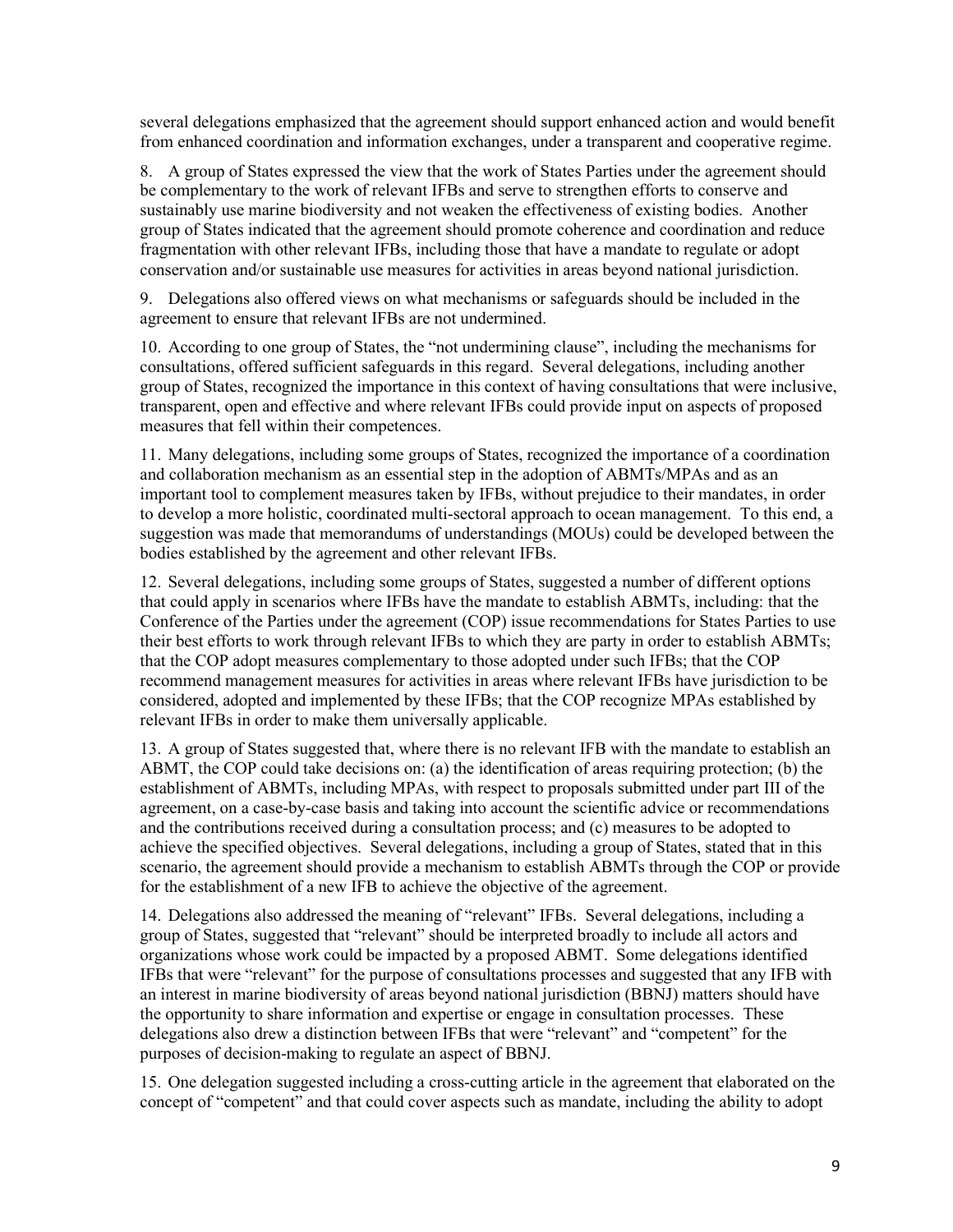measures, and membership. Several delegations, including some groups of States, were of the view that whether an IFB was "relevant" in the context of the agreement would depend on its mandate and competences.

16. A delegation suggested giving consideration not only to the mandates of relevant IFBs, but also to whether such IFBs had adopted certain measures for the conservation of BBNJ. This delegation noted that many IFBs existed and were competent in certain aspects of the law of the sea, but were not universal, nor had a mandate linked to the conservation of marine biodiversity. This delegation further noted that there was no organization with a global and cross-sectoral mandate for the conservation of BBNJ. Another delegation noted that this issue could be addressed in the context of consideration of a specific ABMT and proposed the development of a list of relevant IFBs for any specific proposal, as part of the ABMT development process.

## **International cooperation and coordination in relation to measures such as area-based management tools, including marine protected areas**

17. With regard to international cooperation and coordination in relation to ABMTs, including MPAs, exchanges focused on whether the necessary mechanisms were sufficiently reflected in the Revised draft text. Many delegations, including two groups of States, stressed in this regard the importance of furthering international cooperation and coordination with respect to BBNJ by promoting coherence and complementarity in relation to ABMTs, including MPAs.

18. Regarding institutional aspects, some groups of States expressed the view that the COP would provide the dedicated framework for regular and institutionalized cooperation under the agreement, as an inclusive, transparent, time-bound coordination and collaboration mechanism. One of these groups indicated that, in the longer term, the COP could also have a role in establishing a mechanism for marine spatial planning.

19. Several delegations, including a group of States, highlighted transparency as a fundamental governance principle to integrate in the agreement in order to underpin effective cooperation and coordination and drew attention to their proposal submitted during the third Intergovernmental Conference to that end. Some delegations noted in this regard that enhancing international cooperation and coordination was essential throughout the agreement and was closely linked to the concept of "not undermining".

20. Several delegations, including a group of States, stressed the need for cooperation and coordination between and within all levels of the governance framework, including the bodies established under the agreement, relevant IFBs, States, other stakeholders and civil society, as well as among States Parties to the agreement. Another group of States emphasized the need for States Parties to have equal involvement in the selection, and establishment of ABMTs regardless of geographical location. Several delegations, including a group of States, stressed the need for cooperation and coordination between States Parties in implementing their obligations to promote the objectives of the agreement within relevant IFBs. These delegations further elaborated the need for cooperation and coordination between the mechanisms under the agreement and relevant IFBs based on the "not undermine" clause, including with a view to filling existing gaps in coordination amongst relevant IFBs.

21. Delegations also addressed a requirement to establish IFBs where none exist, as an element of cooperation. One group of States considered it to be an element of cooperation among the States Parties to establish IFBs where no such entities and/or mechanisms existed, albeit not a mandatory one. Several other delegations, including a group of States, opposed including a requirement to establish new IFBs in the agreement, noting that it would limit cooperation and coordination in the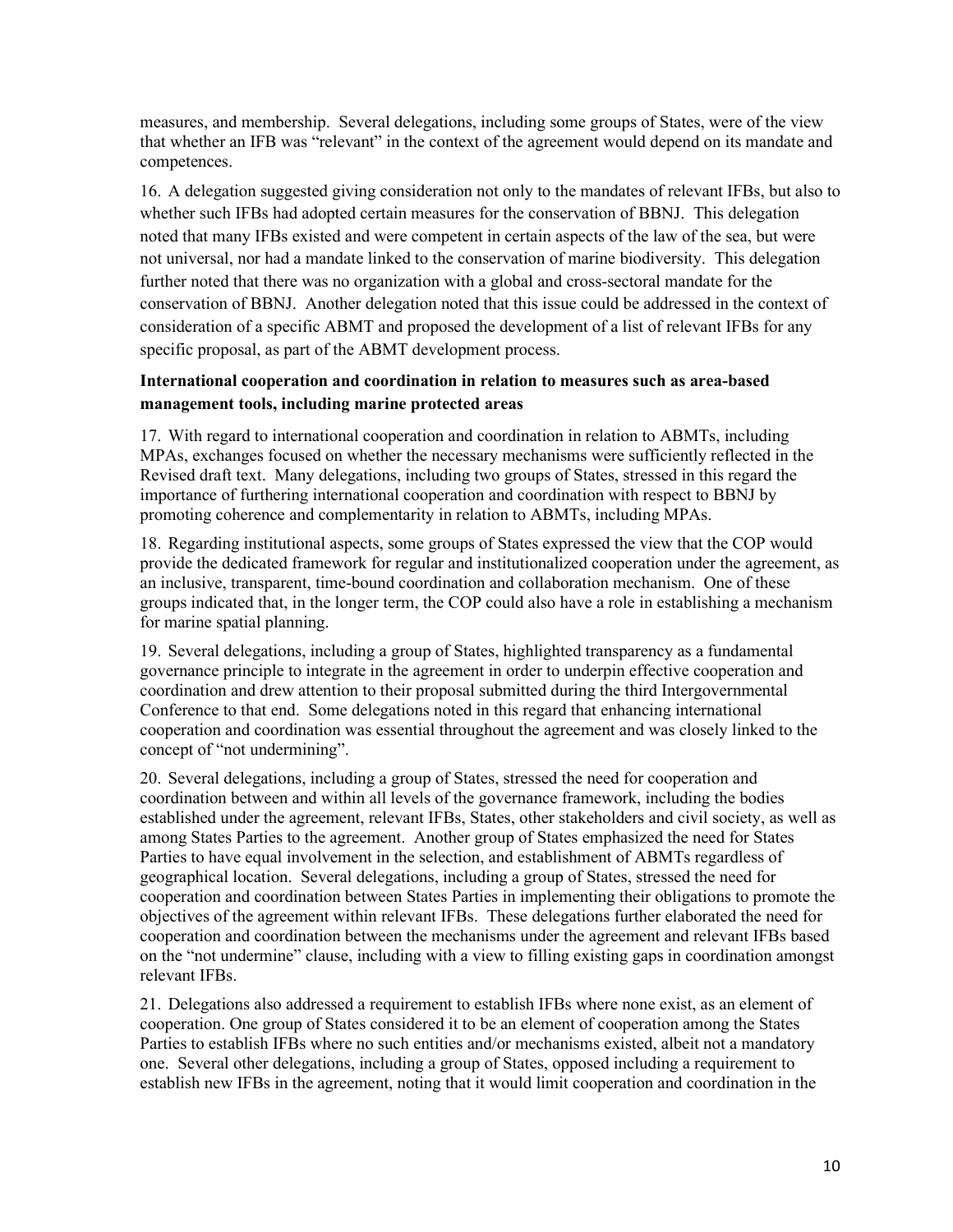establishment of ABMTs, including MPAs, under the agreement in favor of the negotiation of new IFBs, which would create more fragmentation.

22. Several delegations, including a group of States, noted that international cooperation and coordination was vitally and integrally related to the special circumstances of small island developing States and strongly supported provisions in the agreement addressing the "no disproportionate burden", including a standalone provision.

23. New textual proposals were made by several delegations, including two groups of States, in relation to measures for areas of the high seas that were superjacent to a continental shelf beyond 200 nautical miles and for areas surrounded by the exclusive economic zones of adjacent coastal States.

24. In terms of necessary mechanisms, several delegations, including a group of States, highlighted the need for a clear mechanism for cooperation and coordination under the agreement that would avoid any issue of overlapping activities or conflict of competences. This group of States indicated that the COP could deliberate on the details of this mechanism, based on article 15(3) of the Revised draft text. Several other delegations, including some groups of States, elaborated on elements and mechanisms they had proposed for cooperation and coordination.

25. Several delegations, including a group of States, noted that the text provided a good basis for cooperation and coordination under part III of the Revised draft text, but suggested including more rigorous language to promote effective cooperation and coordination among States and relevant IFBs and to address the scenario where States Parties were not parties to relevant IFBs. One delegation supported the introduction of language to reflect the mechanisms through which non-Parties could cooperate in the context of the agreement.

# **The process relating to the establishment /designation of measures such as area-based management tools, including marine protected areas, under articles 15 and 19**

26. Under this topic, delegations addressed the process under articles 15 and 19 of the Revised draft text. Many delegations, including some groups of States, highlighted the importance of an inclusive consultation process in the establishment or designation of ABMTs, including MPAs, with one of these groups noting that the process should also be clear and transparent and that the duration of consultations with stakeholders should be regulated to prevent possible delays or blockages in the process.

27. Many delegations, including some groups of States, highlighted the need for the best available scientific information in the establishment of ABMTs, including MPAs. Several of these delegations also emphasized the need to take into account relevant traditional knowledge of indigenous peoples and local communities and the precautionary principle or approach in the establishment of ABMTs, including MPAs, as well as consideration of all relevant stakeholder inputs.

28. Several delegations, including a group of States, made or referred to proposals for redrafting or streamlining articles 15 and 19. A proposal was also made to restructure part III of the Revised draft text, including by deleting article 15 and moving relevant parts of the article elsewhere.

29. Several delegations, including a group of States, reiterated under this topic that the agreement should not distinguish between different scenarios regarding the existence of IFBs. It was further noted by several of these delegations, including one group of States, that such a distinction could weaken the strength and scope of the agreement, as in practice there would usually be partial coverage by relevant IFBs.

30. Several delegations, including a group of States, stressed the importance of coordination with relevant IFBs in the proposal process, and the need to ensure the establishment of a mechanism that would allow for coordination and cooperation with and among relevant IFBs with regard to ABMTs,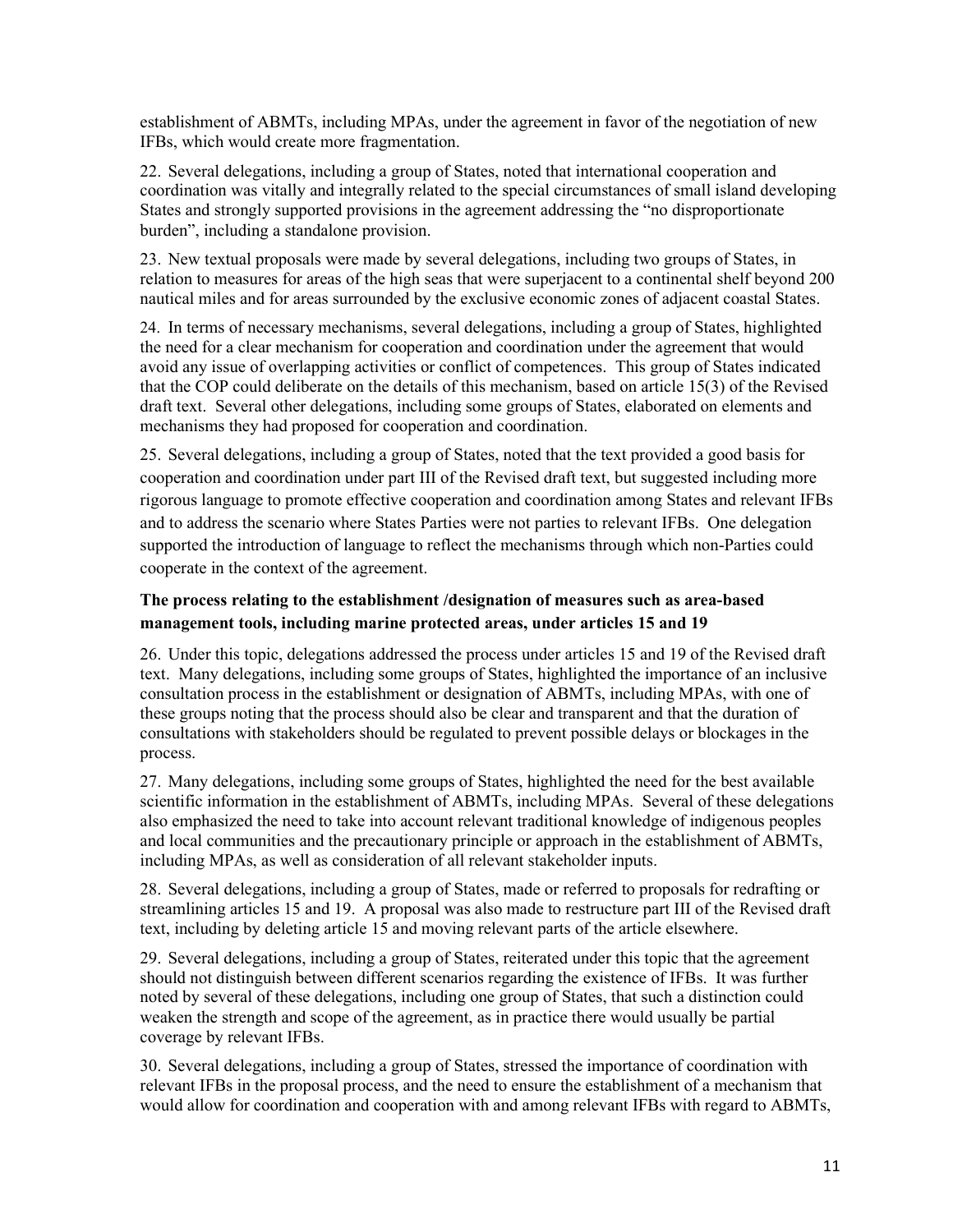including MPAs, and also facilitating coordination among associated measures adopted under such IFBs.

31. A delegation suggested that the COP should not act when there was a relevant IFB with a mandate to designate or establish ABMTs, including MPAs, and recommended that States Parties work within those IFBs to deliver the objectives of the agreement. Some delegations noted that the COP could make recommendations on matters under the competence of relevant IFBs, either directly to the IFBs or to the States Parties to both the agreement and the IFBs with respect to measures to be undertaken in the latter, provided that the prior consultation process involved gathering input from these IFBs.

32. Several delegations, including a group of States, suggested that the COP could adopt additional measures to complement the measures adopted by relevant IFBs, without undermining their respective mandates.

33. Several delegations, including a group of States, suggested a mechanism for recognition whereby the existing regional and sectoral measures would be brought to the attention of the States Parties to the agreement to have the measures universally applied, if the COP so decided.

34. Some delegations suggested that where a new IFB was being established, the COP could take action in the interim period by establishing ABMTs, including MPAs as appropriate, even if responsibility was handed over to the new IFB in the longer term.

35. Several delegations, including a group of States, indicated that, where there was no relevant IFB, the COP should establish ABMTs, including MPAs, with the possibility of having States Parties cooperate to establish an IFB. Some delegations expressed the view that where no IFB was in place, States should create one in order to establish ABMTs.

36. Some delegations noted that establishing new IFBs should be encouraged but not be mandatory under the agreement, since it could be time-consuming and complex. Another delegation noted that where there was no relevant IFB, the COP should request relevant States, including geographically proximate States, to consider a proposed decision in the process of establishing an ABMT.  

37. Delegations also addressed the steps to be undertaken under these different scenarios by the COP and within IFBs in order for an ABMT or MPA to be established or designated.

38. With regard to the COP, several delegations, including one group of States, suggested that it should establish mechanisms for coordination and cooperation across relevant IFBs as well as with non-Parties and other stakeholders to ensure inclusive and transparent consultations. Several delegations, including a group of States, supported including language in the Revised draft text on decisions of the COP being made publicly available by the secretariat and transmitted to all States Parties in a timely manner, in particular, to adjacent coastal States and relevant IFBs.

39. Many delegations, including a group of States, shared their views on the role of the COP in decision-making and the decision-making process. Different views were expressed on the role of the COP in cases where either IFBs existed or did not exist.

40. With regard to the steps to be undertaken within relevant IFBs, a group of States emphasized that, as part of the consultation process, relevant IFBs should be given an opportunity to include in the proposed management plan for an ABMT or MPA the measures under their respective mandates that would apply in respect of the area under discussion. This group of States also proposed that States Parties work to adopt measures through relevant IFBs.

41. One delegation expressed its view that in operationalizing the establishment of ABMTs under the agreement, States Parties would proactively work within relevant IFBs by: committing to working within their mandates to further BBNJ objectives; establish sectoral or regional ABMTs, including MPAs, consistent with their mandates and preferably consistent with any guidance and standards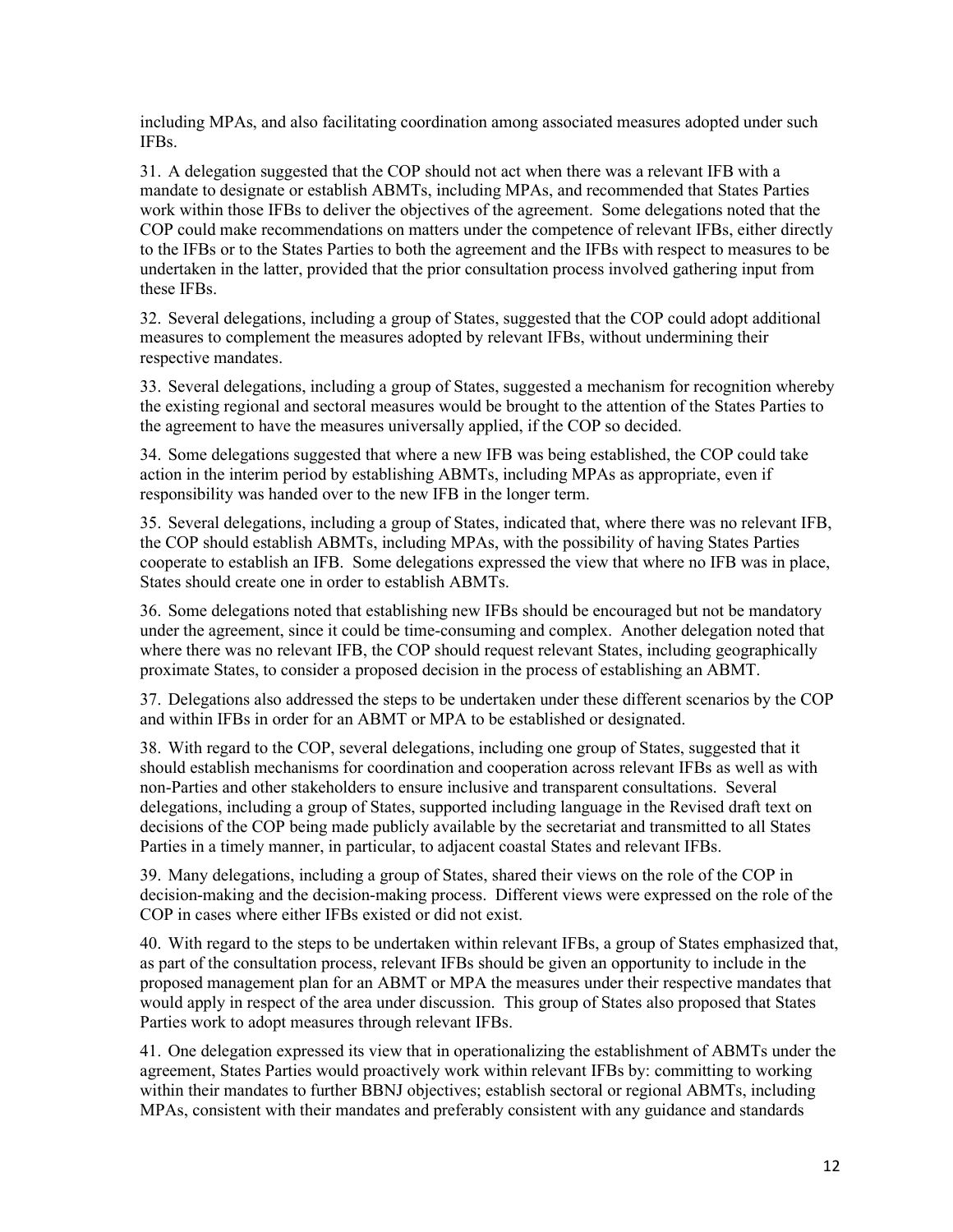agreed by the COP; adopt ABMTs, including MPAs, and/or conservation and sustainable use measures to complement existing ABMTs or MPAs established by the COP or by other IFBs, taking into account any recommendations from the COP; share with the COP information relevant to BBNJ, including on ABMTs and MPAs established; and commit to cooperate and coordinate with the COP and other relevant IFBs, as well as with States and other stakeholders on ABMTs, including MPAs.

42. A view was expressed that IFBs should be responsible for implementation, monitoring, review and enforcement of any management measures established by those bodies in relation to areas identified by the COP as requiring protection.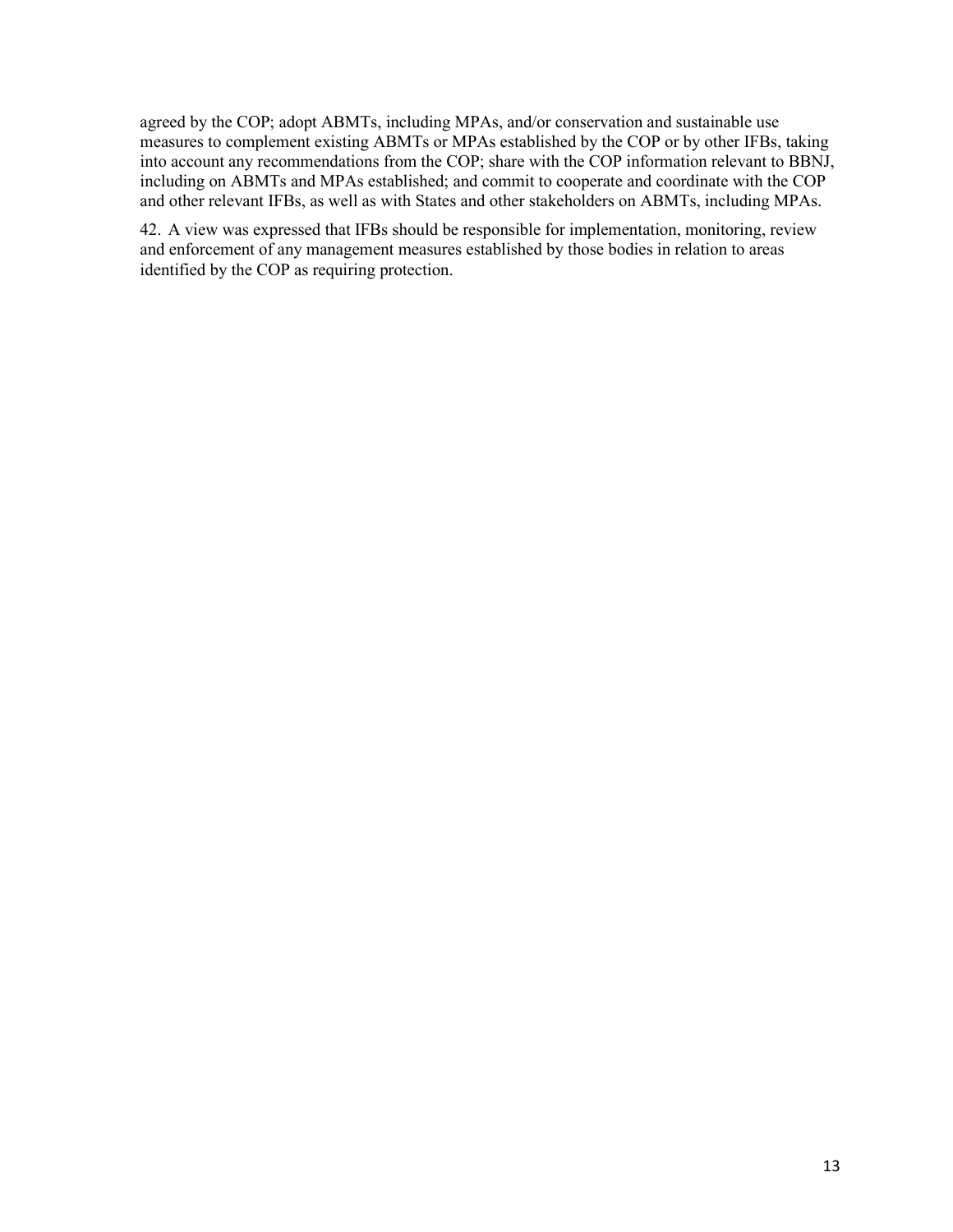#### **III. Report on environmental impact assessments**

1. The intersessional work on EIAs was held in the format of an online discussion forum, over two rounds, from 16 to 23 September 2020, and from 28 September to 2 October, respectively.

2. The work focused on the following four topics: (i) Internationalization of the EIA process; (ii) Triggering the conduct of EIAs; (iii) Strategic environmental assessments (SEAs); and (iv) Objectives of Part IV on EIAs.

### **Internationalization of EIAs**

3. Delegations noted the need to further clarify the meaning of internationalization with regard to EIAs.

4. Different views were expressed as to the meaning and forms of internationalization. A group of States noted that the term internationalization could relate not only to the stages of the process, but also the roles of the decision-making bodies under the agreement. Another group of States noted that there were different forms of internationalization, including three aspects relating respectively to consultation; dissemination of information; and review and decision-making. It was suggested by another group of States that internationalization covers a range of options, including institutional questions of whether the State or a body under the agreement would be responsible for particular steps of the EIA process; and the establishment of common criteria and/or a common process to ensure greater uniformity in States' implementation and application of the EIA provisions.

5. Different proposals were made concerning internationalization of the EIA process and the extent to which this should be done. Some delegations considered that the EIA provisions of the agreement should be consistent with and logically flow from article 206 of the United Nations Convention on the Law of the Sea (UNCLOS); and that it was important for the internationalization process to be aligned with the provisions of article 206 of UNCLOS, which provides for the responsibility of States for the assessment of potential effects of activities under their jurisdiction or control.

6. Many delegations, including some groups of States, called for States under whose jurisdiction and control an activity is planned to retain primary responsibility for all or some aspects of the EIA process, including the screening, scoping, monitoring, review, and decision-making. A delegation further stressed that the instrument should elaborate on the EIA process under UNCLOS, and refrain from transferring responsibilities within the process. A delegation suggested that while decision-making following an EIA was not a part of the EIA process, such decision-making was also the responsibility of the State with jurisdiction or control over the activity. A group of States proposed that certain exceptions to the principle that the State is responsible for ensuring that an EIA is conducted could be considered, in particular when a State is unable to conduct the EIA process, for example due to capacity constraints. Another group of States suggested a review of EIA reports by independent experts to be forwarded to an identified representative body which would determine whether activities could proceed or not.

7. Many delegations, including some groups of States, noted that there was scope for internationalizing certain aspects of all stages of the EIA process, to varying degrees. In particular, many of these delegations expressed support for a level of internationalization which enhanced transparency and accountability, including through reporting; public notification; public consultations; and publication of reports. A group of States also called for the creation of mechanisms for international cooperation such as with respect to capacity-building on EIAs.

8. A delegation proposed that article 31 of the Revised draft text on scoping could be internationalized by including a specific provision for consultation with other/adjacent/potentially affected States.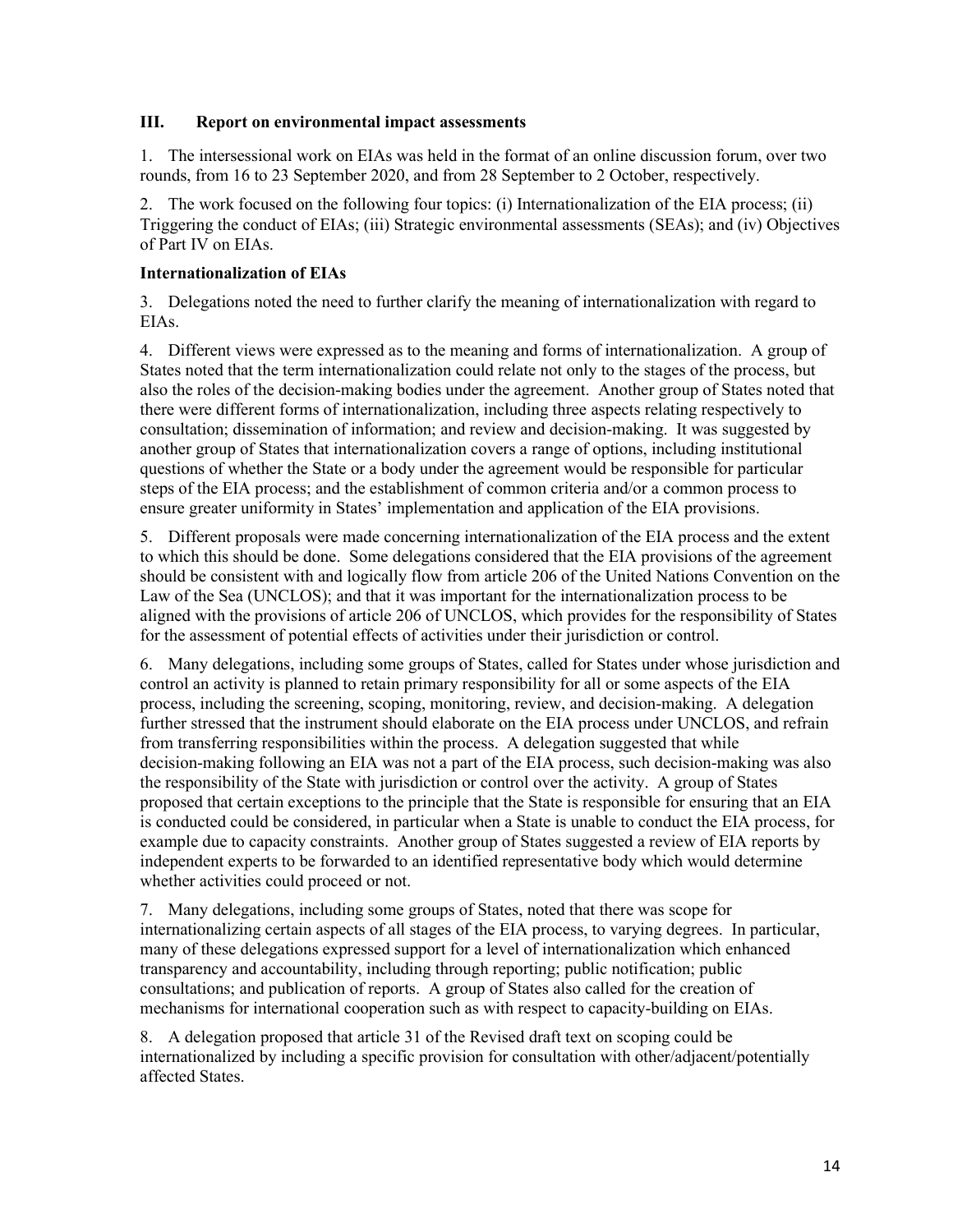9. Some delegations expressed support, in order to safeguard against 'forum shopping', for a 'call-in' mechanism for situations where one State disagrees with the determination of another State that an EIA is not required or for when a State is deemed to not be fulfilling its duties. A group of States reserved their views on the specific EIA components that should be "internationalized" until such a time when there is clarity on the notion itself.

10. Roles were proposed in the EIA process for specific bodies under the agreement. Several delegations, including a group of States, suggested that the COP could be mandated to identify best practices and develop standards or guidelines, provide recommendations on the conduct of EIAs, including through the Scientific and Technical Body (STB) and review reports of completed EIAs. Some delegations, including one group of States, proposed mandating the COP to make decisions such as to grant approval or halt an activity in light of the EIA process.

11. Support was also expressed by several delegations, including one group of States, for the STB to be given the mandate to review a sample of EIA reports, rather than every report, and to provide the results to the COP, published through the clearing-house mechanism. Another suggestion was made that the STB could provide general guidance to States in the development of reports, and assist developing States upon request by reviewing EIA reports to help inform their decision-making; or to develop terms of reference for the scope of the EIA. Several delegations, including one group of States, also expressed support for giving the STB the competence to review screening determinations; or the opportunity to review the decision as well as the rationale, data and information supporting such decisions. A delegation further added that the STB could have a role in a 'call-in' mechanism through a staged process whereby a notice of particular interest could be issued by States to the responsible State, through the STB, where they have concerns with a planned activity and the State(s) that have issued such a notice could escalate to the call-in mechanism if their concerns were not addressed.

12. However, a group of States questioned how a body under the agreement could be legally responsible for a planned activity under the jurisdiction or control of a State and all possible subsequent consequences of that legal responsibility and opposed automatically making the COP or a subsidiary body under the agreement responsible for particular steps in the EIA process.

## **Triggering the conduct of EIAs**

13. Many delegations, including some groups of States, expressed support for an impact-based approach to triggering EIAs, pursuant to which an activity under the jurisdiction or control of a State Party having the potential to impact an area beyond national jurisdiction would trigger the EIA process. A delegation indicated that while the agreement could not impose obligations for activities that occur within national jurisdiction, activities occurring in ABNJ should take into account any relevant effects within national jurisdiction, such as on the continental shelf beyond 200 nautical miles from the baselines, and with the potential to contribute to cumulative impacts.

14. Addressing the threshold for triggering an EIA, a group of States stated that a State Party shall determine whether an EIA is required for any planned activity under its jurisdiction or control. Another group of States saw merit in exploring the utility for a combination of triggers to conduct EIAs.

15. Several delegations, including a group of States, proposed adopting the threshold contained in article 206 of UNCLOS of "reasonable grounds for believing that planned activities under [a State's] jurisdiction or control may cause substantial pollution of or significant and harmful changes to the marine environment". Several other delegations, including a group of States, noted that article 206 of UNCLOS does not mandate nor prohibit any particular approach in determining the "reasonable grounds" for belief as contained therein.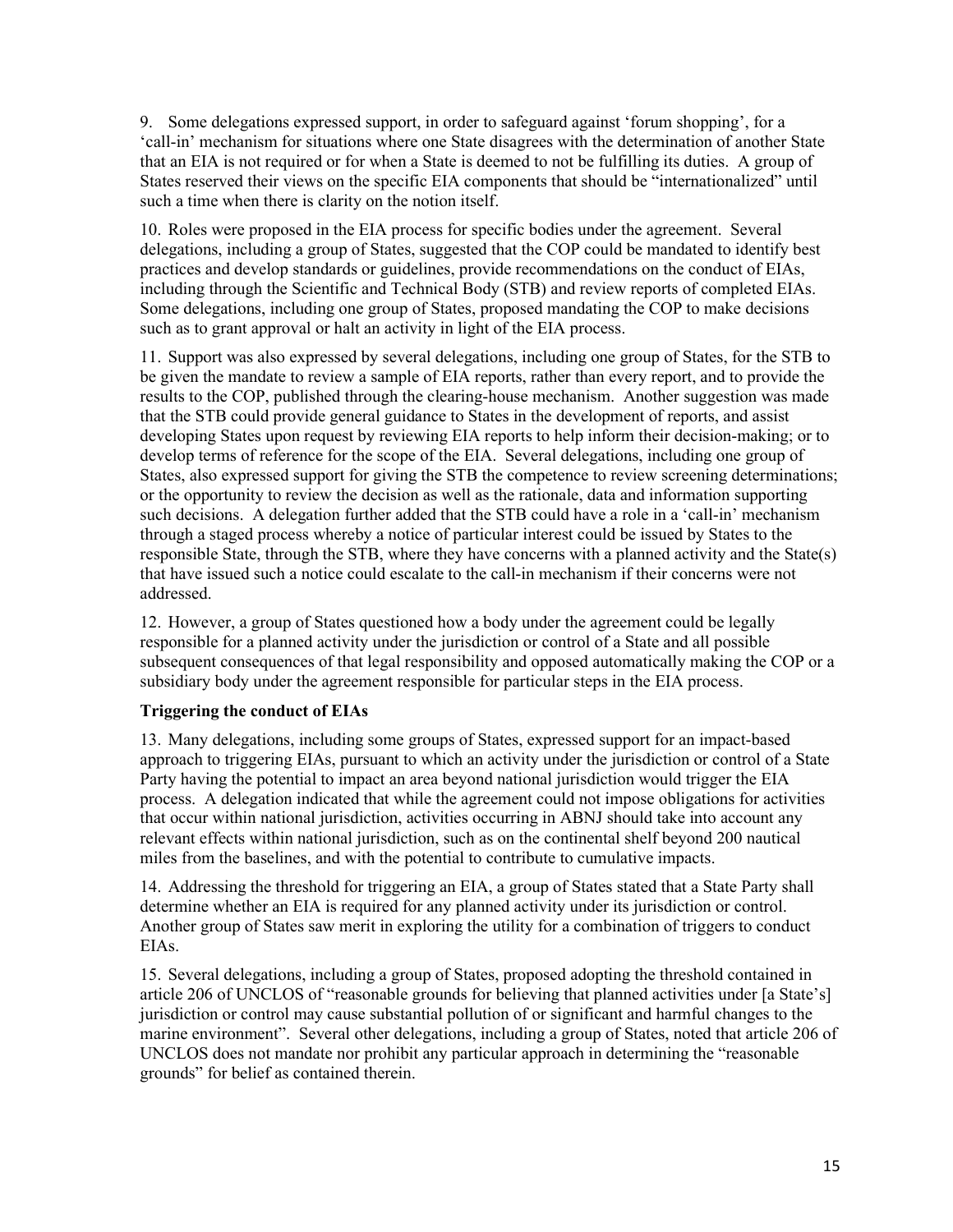16. Many delegations, including some groups of States, proposed adopting the threshold of "minor or transitory effects" used in the 1991 Protocol on Environmental Protection to the Antarctic Treaty (Madrid Protocol), including as a starting point. Several delegations, including a group of States, proposed adopting a tiered approach, based on the degree of potential impact on an area beyond national jurisdiction from an activity under the jurisdiction or control of a State Party or on the vulnerability of the marine areas in which the activity is to be undertaken. One delegation stressed that the threshold should only be triggered by the level of potential impact and not the type of activity. Another delegation wondered if the "minor or transitory effects" threshold might lead to highly subjective determinations, creating varied and divergent implementation, or clog the EIA process.

17. Different options were advanced for implementing a tiered approach. Several delegations, including one group of States, proposed to carry out an initial environmental evaluation in the first tier, which would determine whether the potential impacts of the activity were no more than minor or transitory, with a negative determination requiring no further action, with a full assessment as the second tier. Another delegation proposed two triggering pathways by linking article 24 (threshold) to article 30 (screening) requiring States to show how the threshold was assessed to have been met or not met. In this connection, a determination of a minor or transitory effect would lead to the publication of the screening report in the clearing-house mechanism, while a determination of substantial pollution of or significant and harmful changes to the marine environment would require a full EIA.

18. A delegation indicated that, although it favoured the article 206 threshold, it was open to discussions around whether the concept of "minor or transitory" could be used within the EIA process, perhaps at the screening stage; whereas another delegation was unclear on how a tiered approach would proceed, in practical terms, and how effective it might be in achieving the objectives of the Agreement.

19. A group of States indicated that agreement on other issues in the text, such as capacity building, institutional mechanisms, the applicability of the 'effects' or 'impacts' versus 'location' based approaches, and what a full comprehensive EIA entails, would better inform their position on what should trigger the conduct of an EIA.\

20. The need to elaborate a set of criteria that would aid in operationalizing the threshold for triggering the conduct of an EIA was commented upon, with many delegations, including some groups of States, expressing support for a non-exhaustive or an indicative list of criteria. Several delegations, including a group of States, however stressed that this list of criteria would not be an independent trigger for an EIA. Some groups of States proposed that the STB be involved in developing a list of criteria or further developing a list included in the agreement. A group of States saw added value in having some criteria, including in a non-exhaustive list of activities, developed by the STB to guide States when interpreting or applying the threshold. Some delegations proposed that guidelines be developed by the STB or COP to assist in assessing the threshold.

21. With regard to the specific criteria to be adopted, a delegation reiterated its proposal for a new paragraph under Article 24 directing Parties to consider the magnitude, geographic extent, timing, frequency, duration, and reversibility of the potential impacts of a proposed activity.

22. Although many delegations, including some groups of States, expressed a willingness to continue to consider the option of a list of activities requiring an EIA, many other delegations, including some groups of States, did not favour establishing such a list, citing the difficulties posed in, and time required for, negotiating such a list; as well as the difficulties associated with amending the list in the future. In this connection, a group of States stressed that any list could not be a trigger for an EIA. Many other delegations, including some groups of States, noted that the activities listed should always be tied to or be in agreement with the threshold, which should remain the ultimate determinant of whether an EIA is required, with the list playing a complimentary role.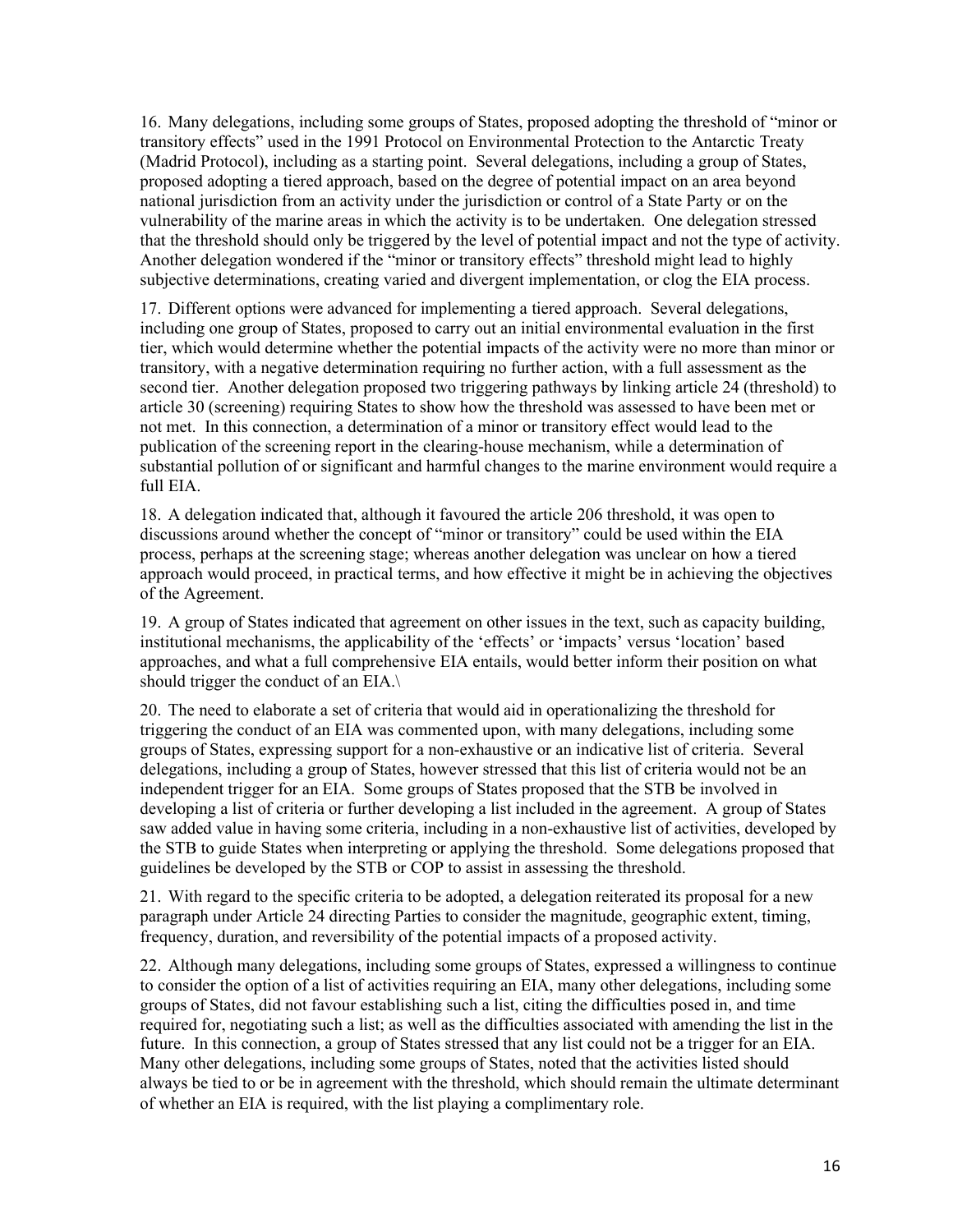23. On the issue of whether areas identified as ecologically or biologically significant or vulnerable should be treated differently, including by providing stricter EIA requirements for those areas, while, many delegations, including some groups of States, expressed the view that an EIA should be required for all proposed activities in areas identified as ecologically or biologically significant or vulnerable, many other delegations, including some groups of States, opposed special treatment for these areas.

#### **Strategic environmental assessments**

24. Many delegations, including some groups of States, favoured the inclusion of a provision in the agreement addressing SEAs. A group of States expressed the view that further discussions were needed on the issue, in light of the fact that the function, operationalization, scope and conduct of SEAs as an assessment tool remained largely unsettled. Another group of States indicated that it remained open to the inclusion of provisions on SEAs but set out questions regarding the relationship between EIAs and SEAs, including in relation to possible duplication of functions and procedural differences. A delegation indicated that it could not support an SEA requirement in the agreement since SEAs were distinct from EIAs and not required under UNCLOS and did not fall within the scope of the package of elements under discussion by the Conference.

25. Several delegations, including one group of States, expressed the view that SEAs would help futureproof the agreement. The potential benefits of SEAs for activities in areas beyond national jurisdiction were noted by several delegations, including: enhancing understanding of the main environmental issues in a particular region; identifying potential cumulative impacts at an early stage and considering such impacts at a broader scale; informing the establishment of adequate thresholds for EIAs; supporting the assessment of impacts of new types of activities; supporting integrated management of an area; assuring holistic ocean management; providing a means for States to conduct a collective EIA in certain circumstances rather than having to conduct a separate project-specific EIA; and supporting cooperation between States and regional and sectoral bodies. SEAs were also seen by a group of States as a means to help in determining whether the threshold for internationalized review and decision-making for proposed activities has been met, to improve the subsequent evaluation carried out by the internationalized process, and to inform final decision-making. A delegation noted that SEAs could be part of a staged approach where an SEA considers the broader spatial and temporal environmental impacts of plans and programmes and informs project specific EIAs.

26. Several delegations, including one group of States, also noted that a provision on SEAs would provide a link between EIAs and area-based management tools, including marine protected areas and marine spatial planning.

27. Some groups of States noted that there was no common understanding of what was meant by SEA. A delegation proposed adding a provision in the agreement to clarify, inter alia, what SEAs are and how they can facilitate EIAs. A group of States proposed that SEAs could constitute a proactive evaluation of the vulnerability of a geographic area or ecosystem type to potential human activities so as to establish what kinds of activities may be permitted and how the likely impacts will be assessed through EIAs.

28. A group of States suggested that SEAs could be carried out by States individually or in cooperation with other States at an early stage in planning relevant activities, as part of broader plans and programmes conducted in areas beyond national jurisdiction.

29. A delegation suggested that the substantive and procedural modalities of SEAs under the agreement be further developed at a later stage, to allow a thorough consideration of those matters. Many delegations, including some groups of States, proposed the inclusion of an enabling clause which would contain an authorization or an encouragement for the COP to adopt standards and/or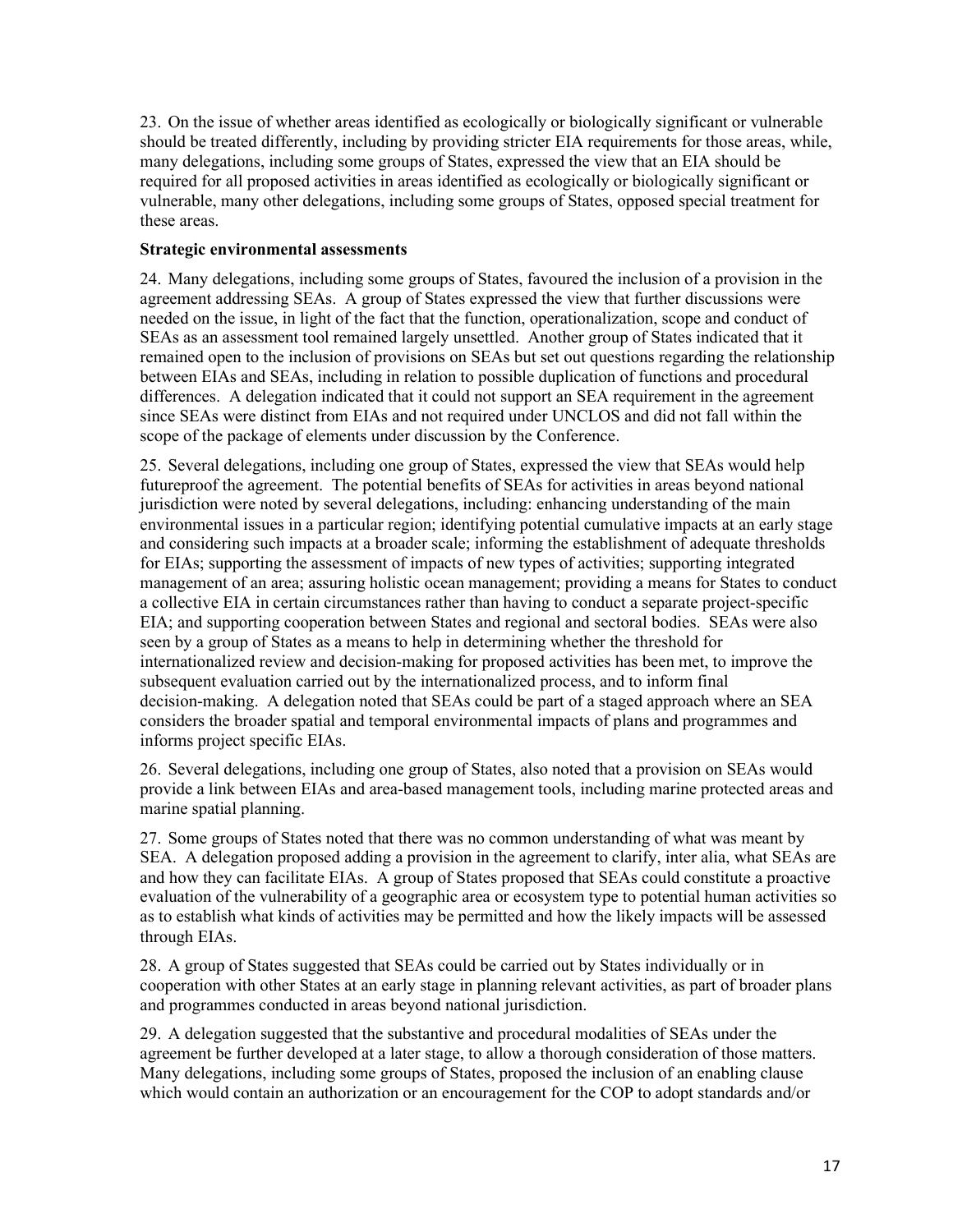guidance elaborating on the process for SEAs in areas beyond national jurisdiction. Some groups of States considered, however, that postponing the decision on whether or not to include an obligation to conduct SEAs, such as by having the COP take it up at a later stage, would be problematic. Several delegations, including a group of States, preferred having substantive elements on SEAs included in the Agreement rather than an enabling clause. A group of States queried whether States Parties would be allowed to access capacity-building to conduct SEAs from the entry into force of the agreement if an enabling clause were to be included. A delegation suggested that the obligation to carry out SEAs would not enter into force until adoption of the required guidance by the COP. Some groups of States expressed the view that an enabling clause should not preclude an obligation on States Parties to conduct SEAs when the agreement enters into force. A view was expressed that an enabling clause should not enable the COP to create new obligations for Parties, as it was important for Parties to be certain of their obligations under the agreement before signature. Another delegation opposed the inclusion of an enabling clause which would require Parties to implement provisions on SEAs to be determined in the future by any body under the agreement.

30. With respect to the content of an enabling clause, a proposal was made for such a clause to set out: the purpose of an SEA; public consultation; the SEA process; the differences between SEA and EIA procedures; and the relevant expertise to be held by any environmental authority consulted on an SEA.

#### **Objectives of Part IV of the Revised draft text on EIAs**

31. Delegations supported the inclusion of an article on objectives in Part IV of the Revised draft text. A group of States highlighted that several concepts in article 21bis of the Revised draft text remained under discussion.

32. Several delegations, including a group of States, expressed a preference for the article to be succinct. Some delegations considered that it would be more important that the objective of an EIA in itself be clearly stated, rather than the objective of Part IV. Some delegations expressed a wish to avoid duplication with other Parts and to avoid repetition and possible differing interpretations. A delegation considered it preferable to have common objectives to EIAs in an overarching provision or added to article 2 'General Objective'.

33. Several delegations, including a group of States, supported the objectives as currently outlined in the Revised draft text of an agreement. Delegations expressed support for an objective to be operationalizing the relevant provisions of UNCLOS.

34. Many delegations, including some groups of States, supported the inclusion of an objective on cumulative impacts. However, a group of States considered cumulative impacts an important part of the text, but not part of the objectives. Another group of States viewed the mandatory consideration of cumulative impacts as critical for the effectiveness of Part IV.

35. Many delegations, including some groups of States, supported the inclusion of an objective enabling SEAs. Another group of States proposed changing the title of Part IV of the Revised draft text to "Environmental Assessments" to better reflect that both EIAs and SEAs were covered under that Part.

36. Delegations expressed support for the objective of achieving a coherent framework for EIAs in areas beyond national jurisdiction. However, differences continued to exist on whether an impact/effects-based, or activity-based approach should be reflected. A group of States proposed the inclusion of an objective to uphold the "not undermining" clause and respect for existing international law in areas beyond national jurisdiction, as well as establishing a coherent legal framework that develops the procedures for conducting an EIA in those areas.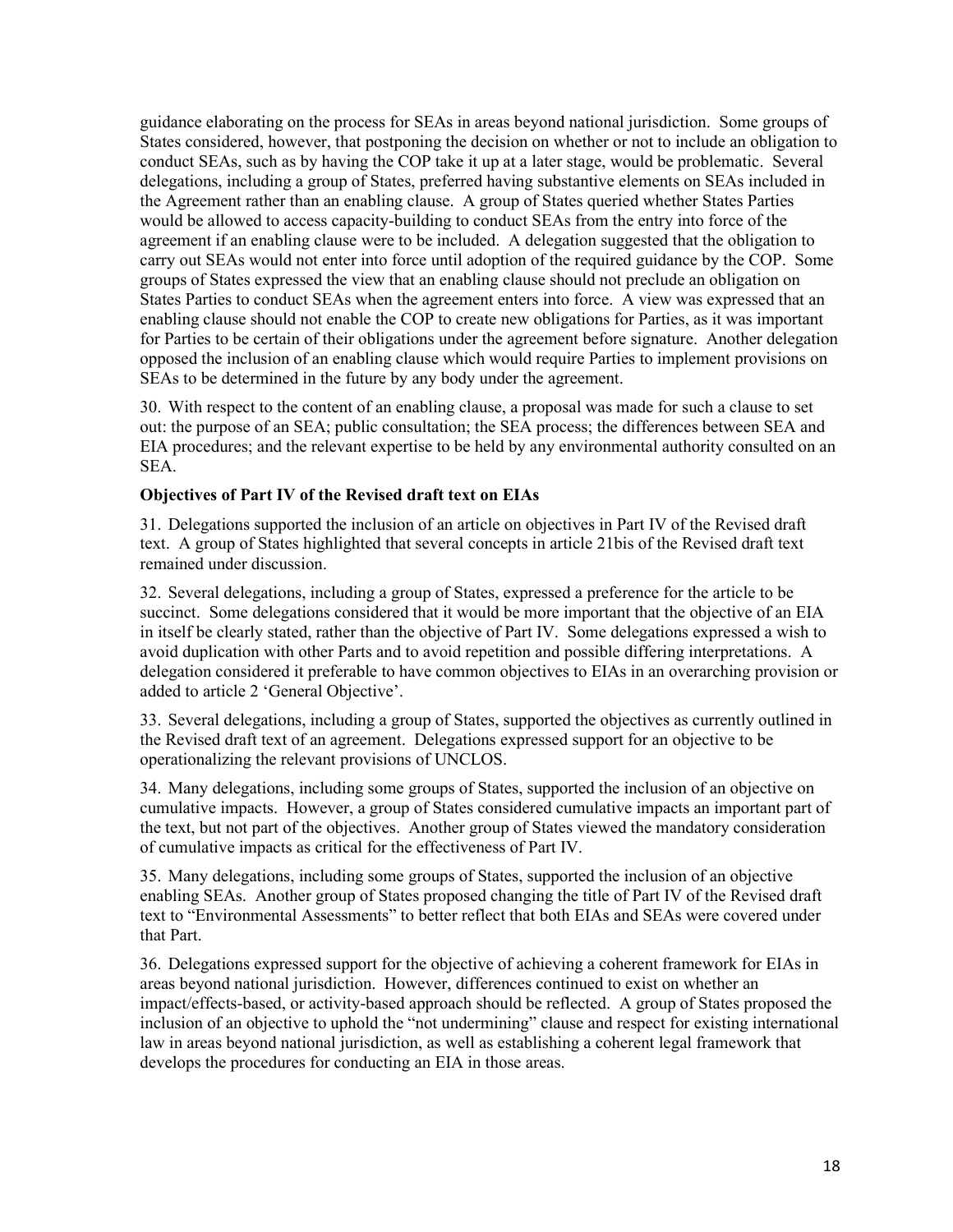### **IV. Report on capacity-building and the transfer of marine technology**

1. The intersessional work on capacity-building and the transfer of marine technology was held over two rounds from 13-19 January 2021 and from 26 January-2 February 2021, in the format of an online discussion forum.

2. Two main topics were discussed, namely modalities for, and cooperation in, capacity-building and the transfer of marine technology. Related issues on types of capacity-building and the transfer of marine technology and monitoring and review, were also discussed.

### **Modalities for capacity-building and the transfer of marine technology**

3. Discussions focused on how capacity-building and the transfer of marine technology could be effectuated in practical terms when carried out on a mandatory and/or voluntary basis, what elements could be considered mandatory, how modalities would interact with any needs-assessment mechanisms, the rationale for including or not additional modalities for the transfer of marine technology, and what factors would strengthen the transfer of marine technology regime under the agreement.

4. Delegations reaffirmed that capacity-building and the transfer of marine technology are essential for the implementation of the agreement and the realization of its objectives. In that regard, a group of States stressed the particular relevance of capacity-building and the transfer of marine technology to guaranteeing the achievement of the agreement's objectives and its efficient implementation, including with respect to access to and utilization of marine genetic resources, area-based management tools and environmental impact assessments. One group of States expressed its support for a strong legal framework that would clearly define obligations in the agreement and provide for their effective implementation, with a clear, predictable and sustainable financing mechanism as its backbone. Some groups of States further noted that modalities for capacity-building and the transfer of marine technology in the agreement should be designed to adapt to multilateral, bilateral and regional levels.

5. With reference to principles such as equity, equitable utilization, participatory approach and transparency, many delegations, including several groups of States, regarded at least certain types of capacity-building and the transfer of marine technology as mandatory. Some delegations, including groups of States, observed that States already have obligations under the Convention to, inter alia, promote international cooperation, disseminate information and knowledge, transfer marine technology, promote capacity-building programs for the protection preservation of the marine environment, and provide assistance concerning the preparation of environmental assessments. One group of States, having highlighted existing obligations under the Convention, considered that mandatory capacity-building and the transfer of marine technology in the agreement would ensure that there are clear obligations and mechanisms for assessing compliance and would foster transparency, accountability, and predictability in funding and evaluation. The same group, while emphasizing that capacity-building and the transfer of marine technology could not be voluntary, given the obligations on all States to ensure the objectives are achieved, acknowledged that the nature, extent and terms and conditions on which capacity-building and the transfer of marine technology is implemented in practice would depend on specific arrangements made or agreements entered into between the relevant involved States and organizations, with terms and conditions to be mutually agreed.

6. Many delegations, including some groups of States, considered it important that capacity-building and the transfer of marine technology be carried out through cooperation on a mandatory and voluntary basis. Some of these groups of States reaffirmed that the framework facilitating voluntary and mandatory capacity-building in the agreement must take into account the unique dependence of small island developing States on the marine environment, and their extreme capacity constraints, and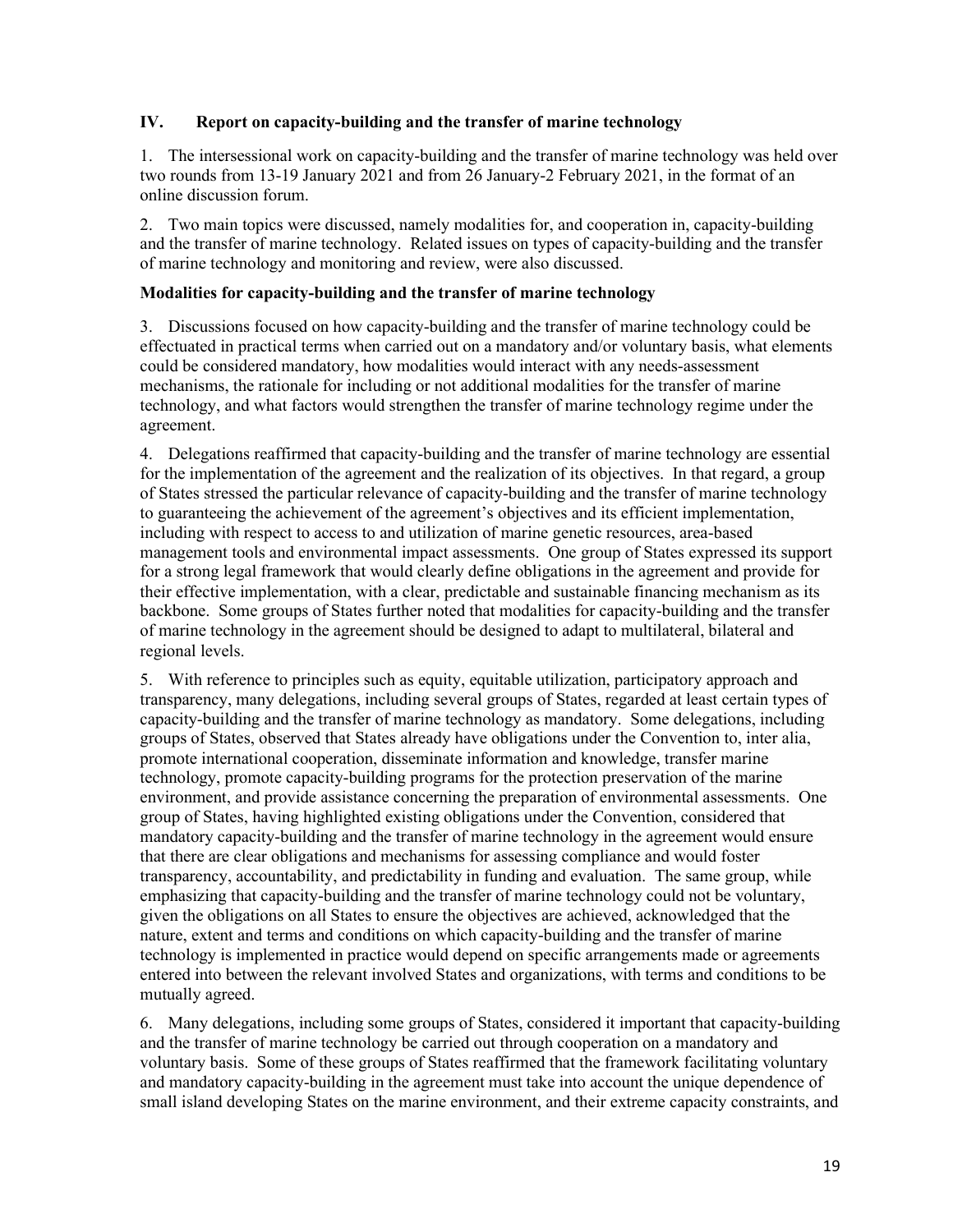referred in that regard to the proposal for an Article 43 bis. Some delegations highlighted that a combination of mandatory and voluntary components would secure long-term and sustainable action and financing to meet countries' capacity-building and the transfer of marine technology needs.

7. A group of States identified as mandatory those types of capacity-building and the transfer of marine technology necessary to implement Parties' rights and obligations under the agreement and in this regard, expressed openness to including specific provisions relating to conditions for capacity-building and the transfer of marine technology in different parts of the agreement. One delegation suggested that mandatory capacity-building and the transfer of marine technology should be required for activities with potential impacts on areas within national jurisdiction, while another noted that most capacity-building efforts with respect to conservation and sustainable use of biodiversity in areas beyond national jurisdiction would in practice also be applicable to areas within the national jurisdiction of States.

8. Some delegations indicated further that mandatory elements could include financial mechanisms; obligations with respect to scientific cooperation and dissemination of information; support for core activities under the agreement; needs assessments; and institutional mechanisms. Voluntary elements could refer to the development of additional sources of funding, partnerships, schemes for the sharing of resources, and collaboration to ensure coordinated action. One delegation stressed that where capacity-building and the transfer of marine technology is voluntary, the details and particularities of such activities may be set out and conducted, and information on such undertakings may be divulged as agreed in bilateral or multilateral agreements.

9. Some other delegations, including one group of States, considered capacity-building and the transfer of marine technology to be voluntary in nature. Several delegations, including one group of States, deemed it difficult to see how the term 'mandatory' could promote capacity-building and the transfer of marine technology, which are based on a common willingness to cooperate, and suggested that the focus should rather be on the material scope of cooperation – covering all aspects of the agreement's objectives – and the financial mechanisms to support such cooperation. Recalling that there is a variety of ways in which capacity building can take place, including through providing access to data and information, sharing of knowledge and equipment, training of scientists and interchanges, research cooperation, and the provision of funding, one delegation further noted that in view of the breadth, variety, and specificity of possible actions, capacity-building should be carried out on a voluntary basis.

10. Regarding the discussion on mandatory and/or voluntary capacity-building and the transfer of marine technology, one delegation noted the difficulty of describing in the agreement which elements may or may not be considered mandatory, while another delegation noted the difficulty of a binary approach between mandatory and voluntary, and considered capacity-building and the transfer of marine technology from the perspective of two main challenges – mutual benefit and funding."

11. Delegations shared the view that capacity-building and the transfer of marine technology should respond to needs of recipients, particularly developing States, and that this could be facilitated through a needs assessments mechanism. One group of States highlighted that needs assessments should be country-driven and tailored to the relevant institutions within a State to ensure effectiveness, while another emphasized the need to strengthen the needs-assessment provisions with respect to the establishment, funding and operationalization of an effective mechanism. Some delegations emphasized the need to understand and strengthen existing mechanisms of bilateral and multilateral cooperation, to assess existing activities and gaps, build on expertise and networks and avoid unnecessary duplication. One delegation highlighted the need to distinguish between needs and priorities, with States best placed to determine these, and between bilateral and multilateral support. Several delegations noted the importance of getting an overview of ocean-related capacity-building and transfer of marine technology efforts currently taking place, while some delegations, including a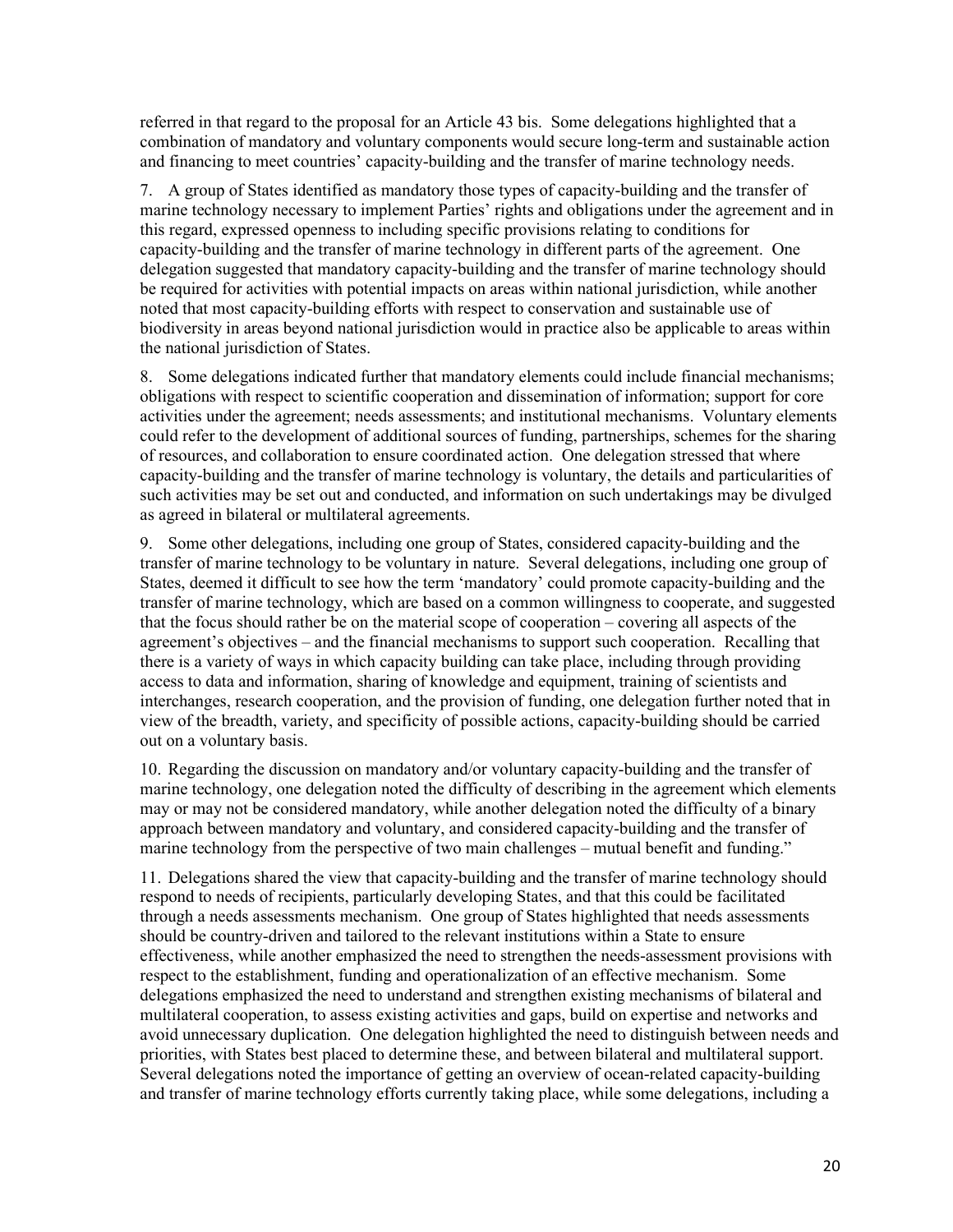group of States, highlighted the need to use existing organizations currently undertaking capacity-building programmes relating to science and technology, and take advantage of existing structures rather than seeking to create new mechanisms or organizations. Several delegations, including one group of States, emphasized the importance of capacity-building and the transfer of marine technology being participatory, cross-cutting and gender-responsive.

12. How the needs assessment process should work in practice garnered a variety of views from many delegations, including several groups of States and different proposals were made as to the role of the Conference of the Parties or other global coordination entity in identifying needs, guiding cooperation and allocating support, possibly in addition to individual or collective action to assess needs, including at the regional level, as well as on the role of the Clearing House Mechanism in facilitating the assessment of needs and the matching of available assistance, thus also minimizing duplication.

13. More particularly, one group of States suggested that a national needs assessment would enable developing States to identify needs and align with marine scientific priorities, leading to the development of tailored programs, while another delegation emphasized the role of regional assessment of capacities.

14. Another group of States endorsed undertaking a needs-assessment survey of Parties, carried out by the Secretariat or Clearing House Mechanism under the direction of the Conference of the Parties, with identified needs translated into recommendations endorsed by the Conference of the Parties, with possible regular reviews. This group of States also suggested that priorities so identified could guide cooperation between Parties and interventions from available sources. One delegation proposed that the Conference of Parties could indicate priority areas to guide the allocation of support from the Global Environment Facility or other financial mechanism which could provide multilateral support to deliver capacity-building and the transfer of marine technology under the agreement. One group of States indicated that needs could also be individually or collectively expressed by Parties through the Clearing House Mechanism, to be met on a voluntary basis by Parties interested and willing to cooperate and supported the possibility of providing for developing States to be assisted in identifying, defining and formulating their needs.

15. Some groups of States considered that the process for needs assessment should be developed based on procedures and guidelines for capacity-building and the transfer of marine technology approved by the Conference of the Parties, but that they should be broad enough to envelop all possibilities (regional, national, bilateral, multilateral) for determining needs and priorities as agreed on a case-by-case basis.

16. One of these groups of States further supported an adequately funded needs-assessment mechanism, supported by the Clearing House Mechanism, consisting of a global coordination entity that would set broad categories/guidelines for identifying needs and providing capacity-building and the transfer of marine technology; facilitate/coordinate supply; review and assess effectiveness; and modify categories in light of technological advancements. Such mechanism would operate together with a regional/subregional mechanism, hosted in an existing regional/subregional organization, or consisting of a coordinating group, that would assist in identifying needs and capabilities, facilitating delivery in close coordination with the global entity, and reporting on effectiveness and provision of capacity-building and the transfer of marine technology. The need for further consideration of the relationship with other instruments and initiatives, including the potential role of a Scientific and Technical Body, was also noted. Another delegation observed that needs assessments would need global coordination and guidance, but that regional and subregional bodies could provide support, including in relation to area-based management tools.

17. One delegation noted that needs and priorities may be self-assessed or facilitated through a mechanism established by the Conference of the Parties, but that capacity-building and the transfer of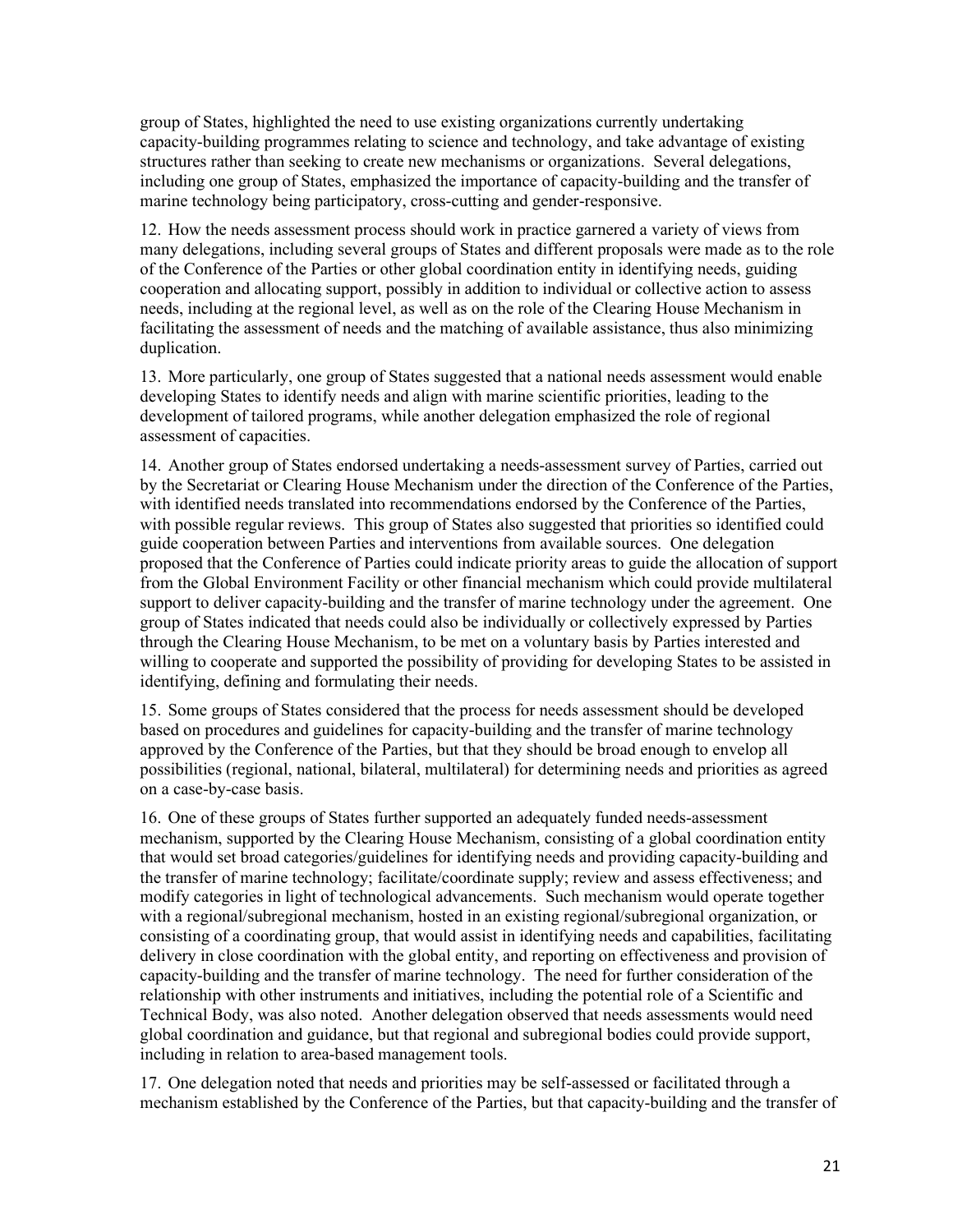marine technology should be 'informed by' rather than 'determined by' such needs assessment, where available and appropriate. Another delegation highlighted the need to avoid an unnecessarily heavy and burdensome process and underlined those tools and mechanisms already in place should be employed. Other delegations highlighted the role of the Clearing House Mechanism for pursuing coordination and cooperation, in facilitating the visibility of existing and future capacity-building and the transfer of marine technology endeavours, and in identifying needs. One delegation suggested the use of blockchain technology to match the needs of States and their nationals to end-providers of capacity-building and the transfer of marine technology.

18. Views differed on whether additional modalities are needed for the transfer of marine technology. Several delegations, including one group of States, regarded it as sufficient that the transfer of marine technology be carried out on the basis of mutually agreed terms, with other issues adequately regulated by other instruments. Several other delegations, including one group of States, took the view that the additional modalities contained in the current agreement (Article 45) address important and distinct issues, including vis-à-vis intellectual property rights and licensing, terms and conditions, cross-border issues including privacy of data transfer, and environmental soundness. Several delegations, including several groups of States, envisaged some role for the Conference of Parties in the development or further development of the modalities for capacity-building and the transfer of marine technology, if needed. Building on a previous proposal, one delegation suggested that to further technology transfer related to marine technology, the agreement could require States to ensure that intellectual property rights are subject to specific limitations, consistent with the international intellectual property framework.

19. Additional aspects of the modalities for capacity-building and the transfer of marine technology were also discussed. Some delegations, including a group of States, were amenable to the inclusion in the agreement of an indicative list of types of capacity-building and the transfer of marine technology, appropriately balanced in terms of detail. Some groups of States favoured also including additional types in an annex to the agreement, able to be adjusted to respond to evolving needs. Other delegations, including one group of States, expressed a preference for more detailed guidelines, types or modalities for capacity-building and the transfer of marine technology to be rather developed by the Conference of the Parties.

20. Several delegations, including one group of States, stressed the importance of monitoring and review or evaluation of activities related to capacity-building and the transfer of marine technology and of the needs and priorities as established. A group of States suggested that global monitoring and review could be conducted by a Scientific and Technical or other subsidiary body, while individualized monitoring and review could be conducted through a needs-assessment, targeted to the recipient, to identify new or outstanding needs. One delegation envisaged a role for the Conference of Parties in monitoring and review of capacity-building and transfer of marine technology, including in establishing a subsidiary body to follow up, which would include national experts. One delegation called for a robust monitoring and review mechanism, linked to the Clearing House Mechanism, for mandatory elements. Some delegations emphasized the importance of having a robust, comprehensive and transparent mandatory reporting framework to realistically evaluate implementation, making textual suggestions for annual reporting of contributions given and received, and noting potential synergies with reporting obligations pursuant to other processes.

#### **Cooperation in capacity-building and the transfer of marine technology**

21. Discussions on cooperation focused on how any obligation for direct cooperation in capacity-building and the transfer of marine technology would be implemented, including the form that such direct cooperation would take to achieve the agreement's objectives and the aspects of implementation that should be included, and how cooperation in capacity-building and the transfer of marine technology would be effectuated in practical terms through global, regional, subregional and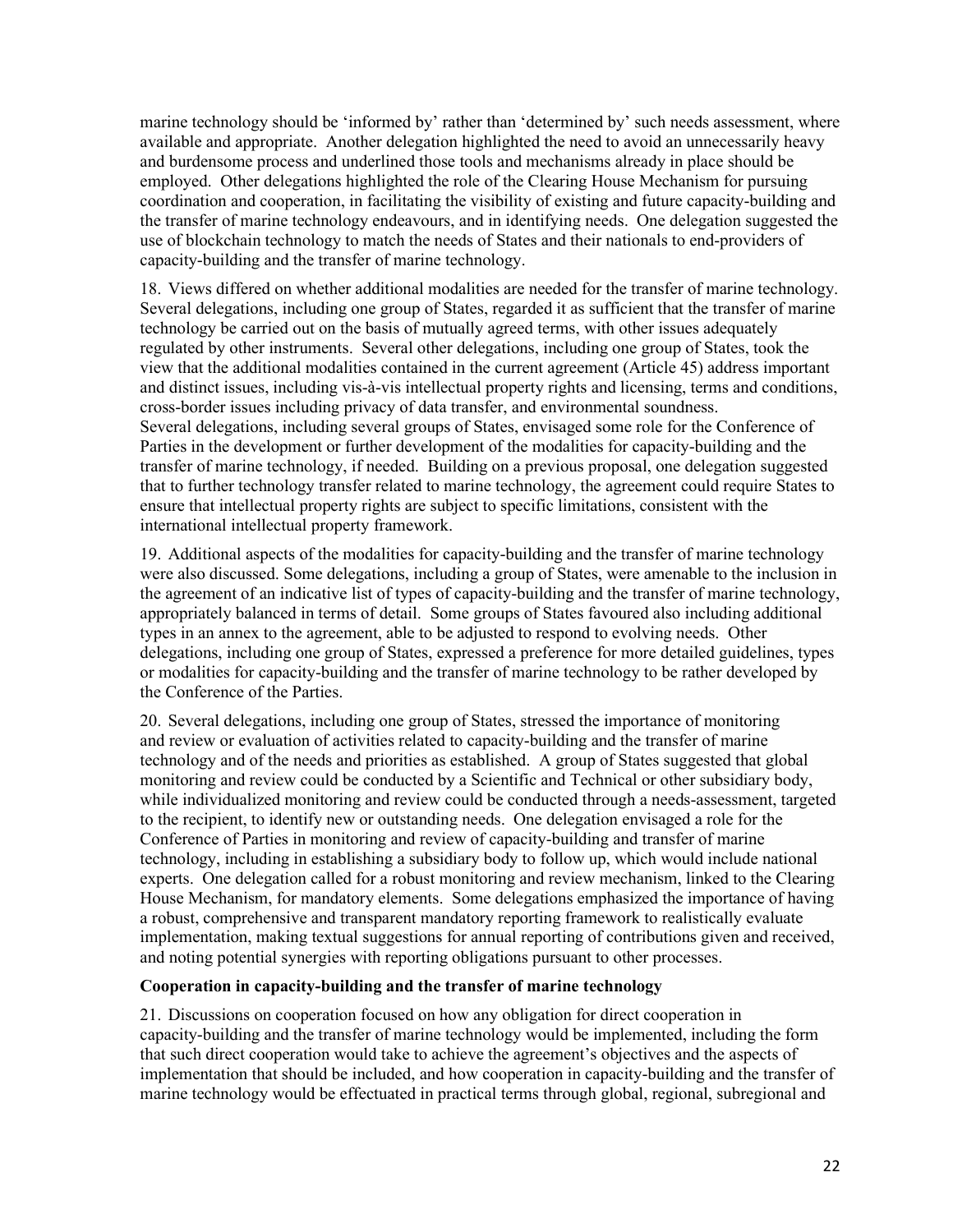sectoral bodies. Delegations reiterated the importance of cooperation for the achievement of the objectives of the agreement. Different views persisted regarding whether the agreement should include an obligation to cooperate or an obligation to promote cooperation, with some groups of States preferring the former, and several other delegations, including one group, preferring the latter.

22. Delegations expressed the view that an obligation related to cooperation should be needs-driven and would require an assessment of needs and/or priorities and aspirations. Several delegations, including some groups of States, reiterated that the agreement should consider the special needs and circumstances of small island developing States, and avoid undue burdens with one of these delegations additionally highlighting the needs of least developed countries.

23. A group of States expressed the view that enhanced cooperation in all forms and dimensions should be considered, including North-South, South-South and triangular cooperation. Delegations shared the view that global, regional, subregional and sectoral bodies have a role to play in capacity-building and the transfer of marine technology under the agreement. A group of States envisaged that the needs assessed under the direction of the Conference of Parties, and translated into recommendations and priorities, should guide cooperation between States Parties, as well as the identification of partner organizations and bodies at appropriate levels. Such bodies would then cooperate according to their own cooperation modalities, those jointly defined, or those recommended under guidance of the Conference of Parties. Several delegations, including groups of States, similarly supported general regulations for coordination being developed at the global level, with more particularized focus on addressing case-by-case needs on regional and subregional levels. Several delegations, including a group of States, highlighted that contributions could be made through bilateral and multilateral means, as well as through intergovernmental organizations, while one delegation observed that how detailed the content and practical arrangements for cooperation needed to be described is yet to be determined, endorsing the approach of establishing a working group to develop such details. Two groups of States stressed that the agreement should be immediately operational.

24. Several delegations, including a group of States, noted that various bodies are already carrying out ocean-related capacity-building and transfer of marine technology work, including in areas beyond national jurisdiction. Some of these delegations, including groups of States, stressed the importance of strengthening and reinforcing such existing organizations and mechanisms. However, one delegation noted that it could not support prescriptive text related to cooperation with relevant bodies, as the agreement cannot mandate action by other entities, although it could promote strengthened cooperation between them.

25. Some delegations, including a group of States, noted that enhanced cooperation could be materialized through partnerships between Parties, international organizations, scientific institutions, the private sector, and civil society. Similarly, several delegations, including groups of States, indicated that cooperation in capacity-building and the transfer of marine technology should involve a wide range of stakeholders, including the private sector, industry, civil society, holders of traditional knowledge and capacity holders. Some delegations stressed that the challenge for delivery of capacity-building and the transfer of marine technology lies in going beyond ad hoc approaches to deliver capacity and technology with long-lasting impacts. A group of States indicated that direct cooperation should be grounded on the will of Parties to cooperate.

26. Delegations identified various ways in which cooperation could be implemented, including through collaborative scientific networks, sharing of knowledge, information, data, best practices, training, exchanges of, and/or mentorships for scientists, provision of infrastructure, equipment, tools or technologies, and partnerships. A delegation took the view that the agreement should not detail specific forms that cooperation on capacity-building and transfer of marine technology must take.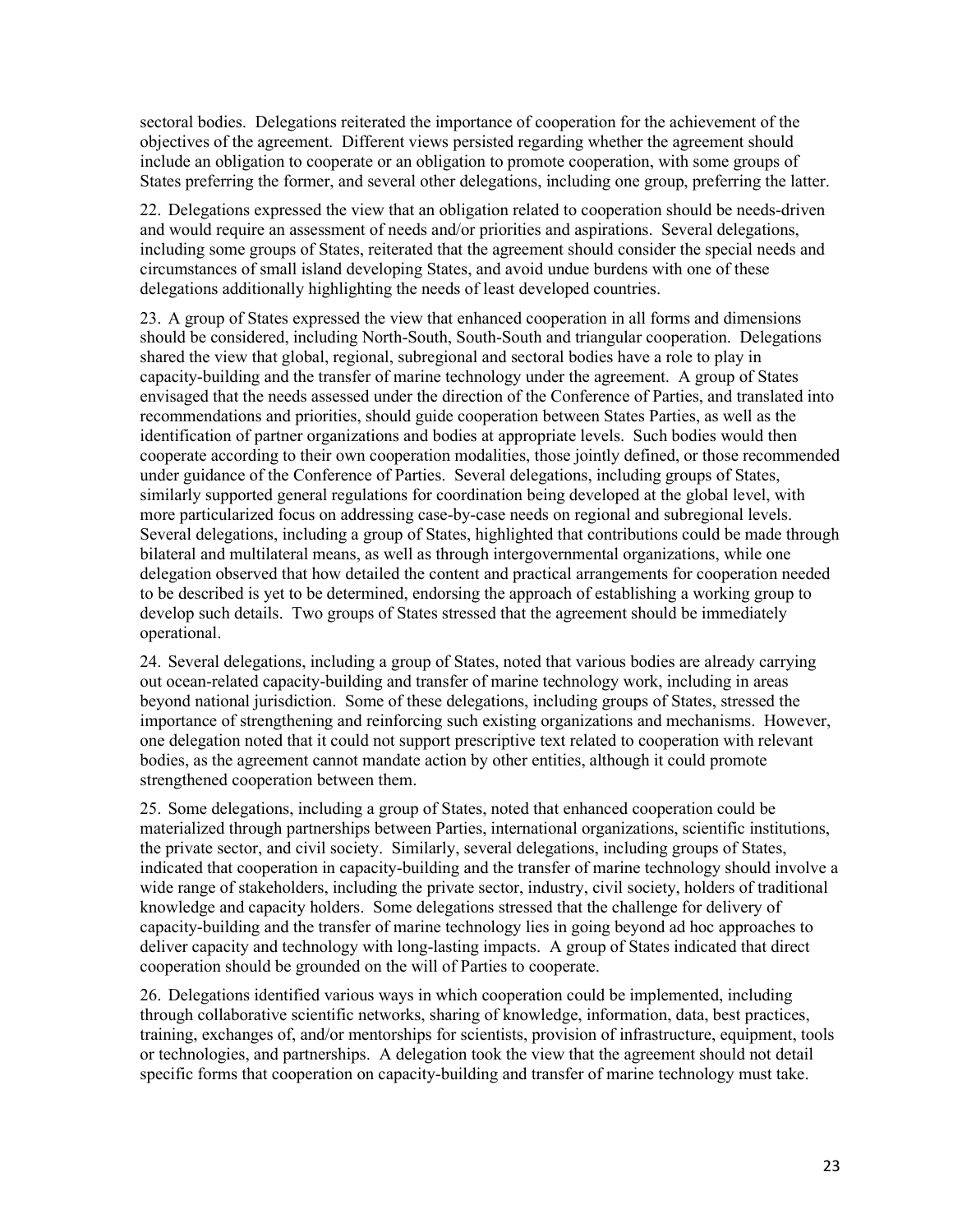27. Several delegations, including one group of States, highlighted specific areas in which direct cooperation in capacity building and the transfer of marine technology would be needed, including monitoring, control and surveillance; training related to marine genetic resources; regional-scale environmental assessments; and environmental impact assessments. Several delegations, including some groups of States, stressed the importance of funding for capacity-building and cooperation in marine science. A delegation noted that the forms for such direct cooperation should reflect the full ambit of the BBNJ Agreement and inspire the ambition needed for its effective implementation.

28. Many delegations, including several groups of States, highlighted the potential role of the Clearing House Mechanism in facilitating cooperation. A delegation noted that the Conference of Parties, to be convened annually, could be complemented by an active Committee on Capacity Building, based on the model of the United Nations Framework Convention on Climate Change, and that work could be carried out by existing organizations, hubs and networks at the regional level. Another delegation noted that lessons could be learned from convention-specific mechanisms for facilitating scientific cooperation and technology transfer, including the Climate Technology Centre and Network under the United Nations Framework Convention on Climate Change and the BioBridge under the Convention on Biological Diversity.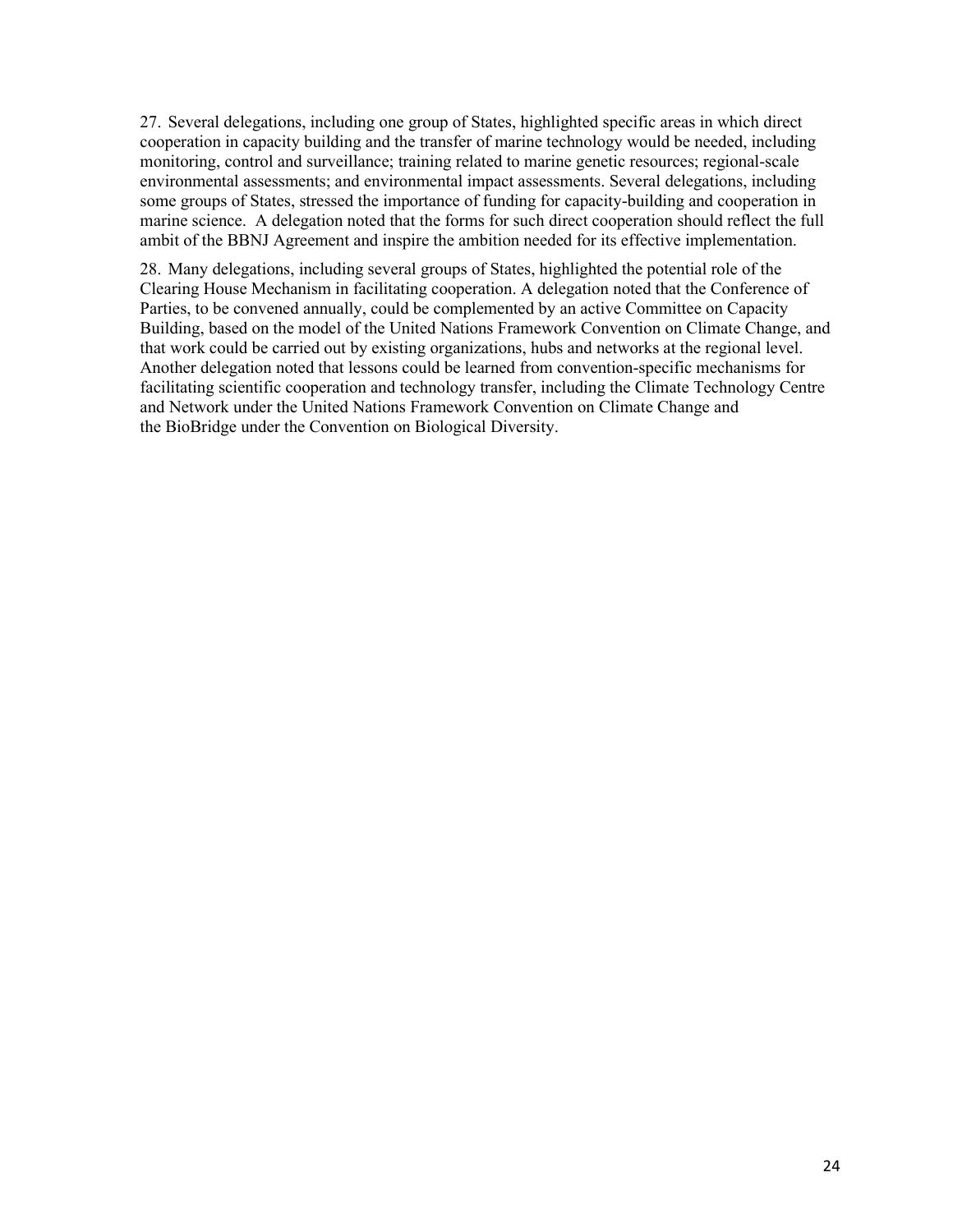### **V. Report on cross-cutting issues**

1. The intersessional work on cross-cutting issues was conducted in the form of a webinar held on 19 March 2021.

2. The work focused on the topic "Understanding linkages across work streams". The webinar focused on institutional arrangements and aimed at increasing delegations' understanding of the various proposals made with regard to the suggested bodies and mechanisms, in light of the functions to be assigned to those bodies and mechanisms in respect of each of the substantive elements of the package.

3. With a view to assisting discussions at the webinar, two sets of background documents were made available to delegations prior to the webinar. These documents aimed to show: (1) the processes under each element of the package, including the role of various bodies and mechanisms in those processes ("flowcharts"), and (2) the cumulative functions of each of the bodies and mechanisms across the agreement ("functions tables"). Both sets of documents reflected the options regarding the processes and functions as set out in the Revised draft text of an agreement (A/CONF.232/2020/3). These documents were not meant to be negotiated.

4. Delegations acknowledged the usefulness of the background documents. In particular, several delegations, including some groups of States, considered that the flowcharts provided a helpful illustration of the steps of possible processes and responsible actors in respect of the different elements of the package as currently reflected in the revised draft text of an agreement while the functions tables assisted in tracking the interlinkages across substantive provisions and could inform discussions as to how the institutional arrangements might be structured in the agreement. While many delegations noted that the documents did not reflect all proposals, a delegation acknowledged that they reflected a snapshot of a work in progress as at the end of the third session of the Conference.

5. Delegations expressed support for the establishment of a conference of the parties (COP), a scientific and technical body, a clearing-house mechanism and a secretariat. Several delegations supported the establishment of a fully-fledged secretariat. Some groups of States also supported the establishment of other bodies, including an access and benefit-sharing mechanism, mechanisms to facilitate needs-based assessments for capacity-building and the transfer of marine technology, a financial mechanism, a compliance committee and clearing-house mechanisms at the regional or subregional levels.

6. Several delegations emphasized that the provisions on institutional arrangements would depend on how the substantive parts of the agreement would be construed. These delegations considered that reaching agreement on the substantive provisions would then enable the functions to be assigned to the institutions to be identified.

7. Some delegations emphasized that the functions of the institutions should be appropriate and feasible, while also ensuring that the agreement was effective, implementable and not burdensome.

8. Many delegations, including some groups of Sates, emphasized the need to strike a balance between including sufficient detail in the agreement and retaining flexibility for subsequent decision-making and development of the institutional framework by the COP, in order to futureproof the agreement and ensure that it can be implemented. It was suggested, in particular, that the agreement should not be over-prescriptive regarding the functions of the COP as it would need flexibility to respond to developing challenges. A delegation expressed the view that the agreement should set out the proposed functions of the institutional arrangements at an appropriate level of detail and that these could be further developed in subsidiary documents, as required. Several delegations, including one group of States, emphasized the importance of ensuring consistency across substantive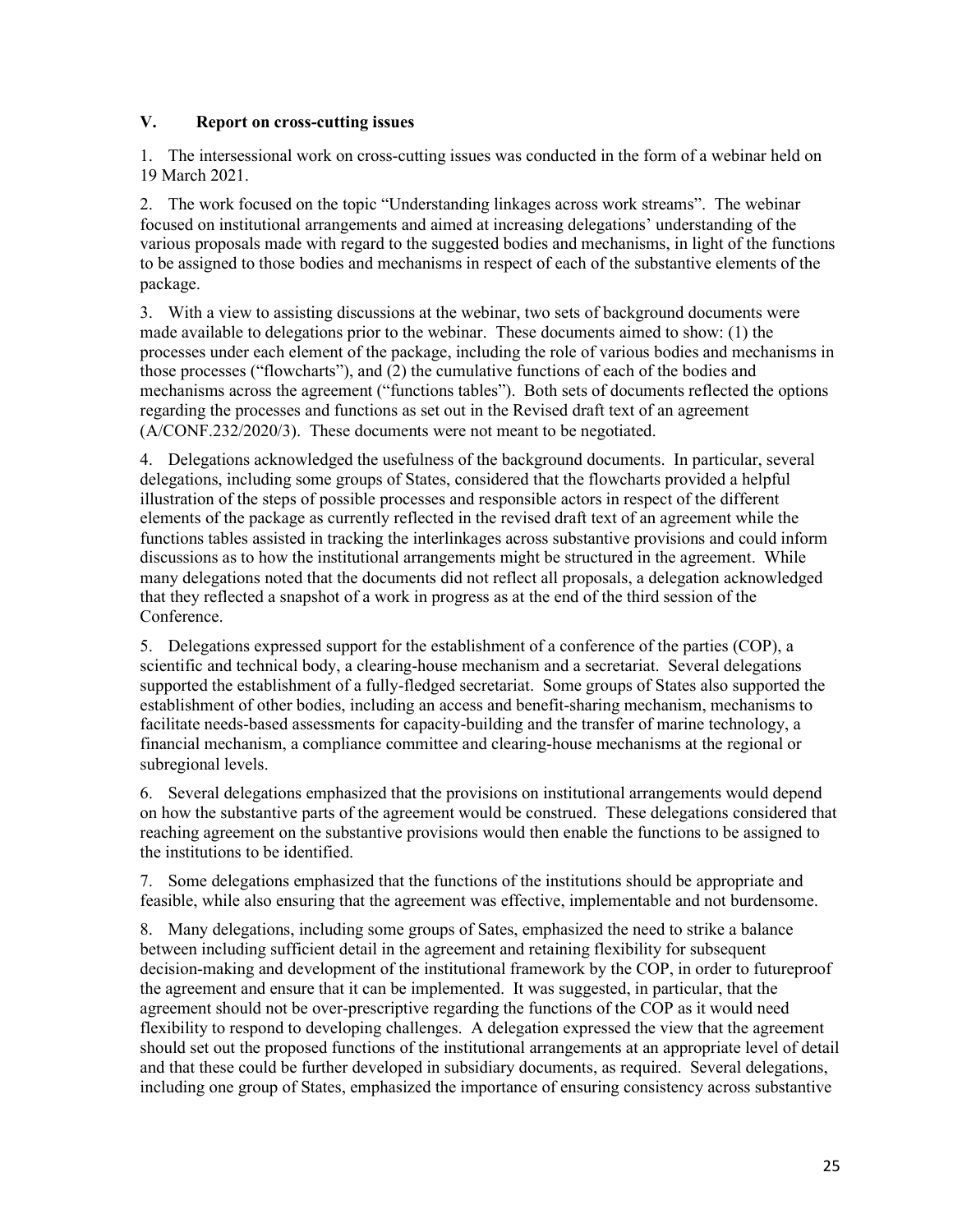provisions and those in the Part on institutional arrangements, and also of avoiding duplication within the agreement.

9. One group of States suggested that organizational functions should be included in the Part on institutional arrangements, while the substantive functions to be assigned to the various institutions should be included in the substantive parts of the agreement.

10. Delegations discussed the relationship between the various institutional arrangements in the agreement. In particular, several delegations, including one group of States, considered that the COP should be the main decision-making body under the agreement, and that all other bodies should be subservient to the COP. Some delegations observed that the relationship of the scientific and technical body with the COP and its functions would be shaped by its composition. Some delegations noted that the scientific and technical body would support the COP by providing advice to it. A delegation further noted that, as a subsidiary body of the COP, the scientific and technical body would not be a decision-making body and would not initiate work without the direction of the COP. Delegations noted that the clearing-house mechanism could play a central role in the dissemination or exchange of information, with several delegations, including one group of States, adding that it could increase transparency of the implementation of the agreement. It was suggested by a group of States that the clearing-house mechanism could be managed by the secretariat.

11. Regarding the relationship of institutions in the agreement with other international fora and bodies, many delegations, including some group of States, noted that they should complement relevant legal instruments and frameworks and relevant global, regional, subregional and sectoral bodies, and not weaken their effectiveness. A view was expressed that the agreement should clearly articulate the functions of all the institutions in order to avoid duplication and assist the goal of not undermining such instruments, frameworks and bodies. The secretariat was suggested by a group of States as the appropriate body to coordinate with such other instruments, frameworks and bodies in this regard. A delegation queried how the COP would relate to other sectoral and regional bodies and indicated that this was a priority issue.

12. Several delegations addressed decision-making processes and modalities, in particular of the COP and the scientific and technical body. Some delegations were of the view that it was essential for the agreement to set down the rules regarding the decision-making processes of the COP. One delegation considered that the COP should take decisions by consensus, while some others suggested that, in the event that consensus could not be reached, the agreement must provide for the COP to take decisions by voting. It was suggested that the scientific and technical body should similarly seek consensus in making recommendations, but that minority or dissenting views should also be able to be communicated. A group of States emphasized that decisions of the scientific and technical body must be based on scientific information and relevant traditional knowledge of indigenous peoples and local communities. A delegation took the view that decision-making in the scientific and technical body should be reserved for States parties.

13. Different views were expressed as to whether to entrust existing bodies with performing the functions of institutional arrangements under the agreement. Some delegations expressed a preference for using existing structures where possible. Some views were expressed that consideration should be given to designating an existing body as the secretariat, but that such entity should be adequately resourced and be part of the UNCLOS family. Another delegation took the view that the Division for Ocean Affairs and the Law of the Sea should be designated as the secretariat. A group of States suggested that, in addition to a clearing-house mechanism under the agreement, regional or subregional clearing-house mechanisms could be hosted by existing regional organizations.

14. Transparency was highlighted by several delegations, including one group of States, as essential for the effective implementation of the agreement. Views were expressed by some delegations that